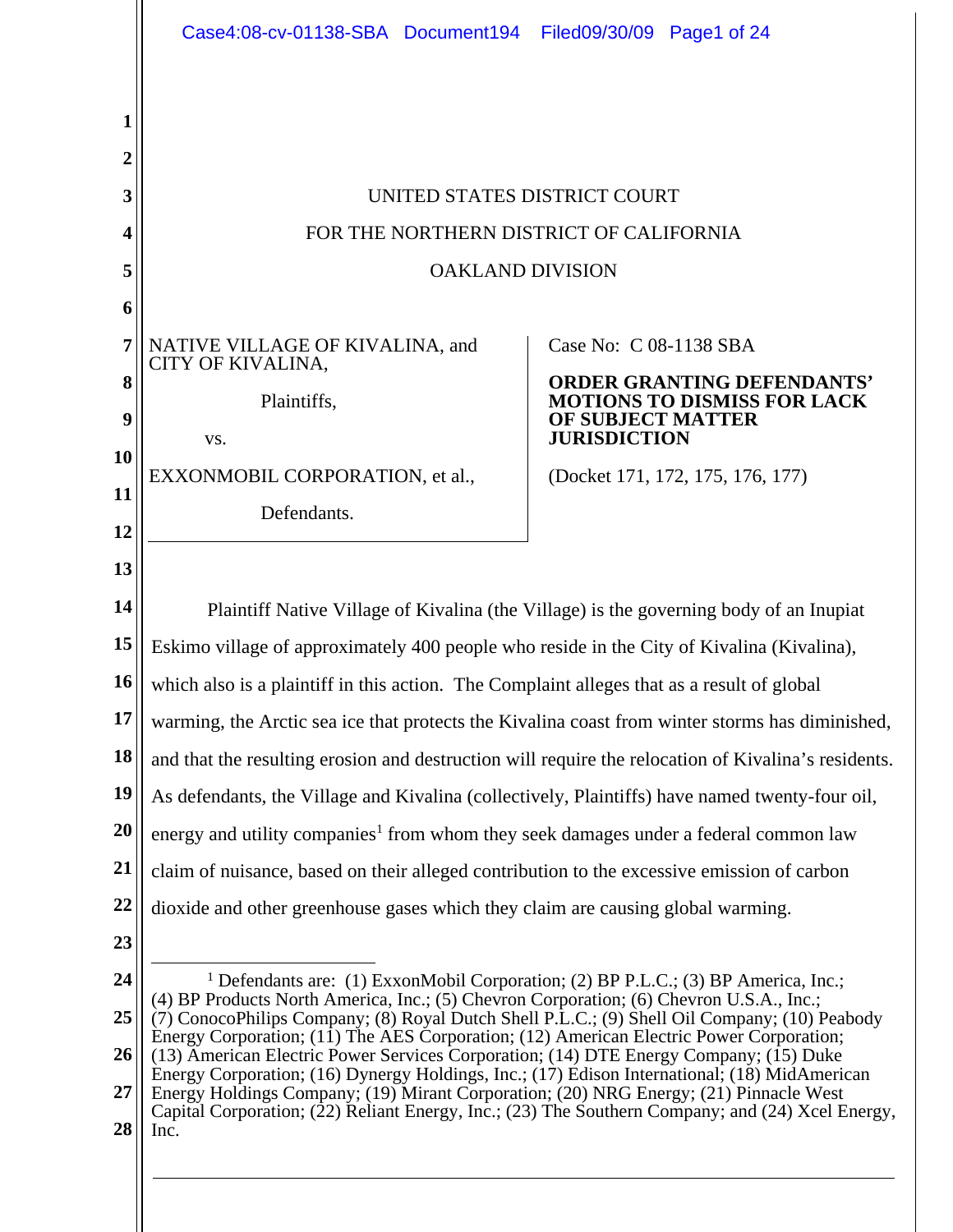**1 2 3 4 5 6 7 8**  The parties are presently before the Court on various Defendants' motions to dismiss for lack of subject matter jurisdiction, pursuant to Federal Rules of Civil Procedure 12(b)(1) and 12(b)(6). In their Rule 12(b)(1) motions, Defendants contend that Plaintiffs' claims are not justiciable under the political question doctrine, and that Plaintiffs otherwise lack standing under Article III of the United States Constitution. Having read and considered the papers filed in connection with this matter, and being fully informed, the Court hereby GRANTS Defendants' motions to dismiss for lack of jurisdiction. The Court, in its discretion, finds this matter suitable for resolution without oral argument. See Fed.R.Civ.P. 78(b).

**9 I. BACKGROUND** 

# **10**

### **A. OVERVIEW**

**11 12 13 14 15 16 17**  The Village is a self-governing, federally-recognized Tribe of Inupiat Eskimos established pursuant to the provisions of the Indian Reorganization Act of 1934, as amended in 1936. Compl. ¶ 12. Members of the Village reside in Kivalina, which is a unified municipality incorporated under Alaska law in 1969 with a population of approximately 400 persons. Id. ¶ 1, 13, 15. Kivalina is located at the tip of a six-mile long barrier reef, approximately seventy miles north of the Arctic Circle, between the Chukchi Sea and the Kivalina and Wulik Rivers on the Northwest coast of Alaska. Id. ¶ 1.

**18 19 20 21 22 23 24 25 26**  The Kivalina coast is protected by Arctic sea ice that is present during the fall, winter and spring. Id. ¶¶ 4, 16. The sea ice, which attaches to the Kivalina coast, acts as a barrier against the coastal storms and waves that affect the coast of the Chukchi Sea. Id. ¶ 16. As a result of global warming, however, the sea ice now attaches to the Kivalina coast later in the year and breaks up earlier and is thinner and less extensive than before, thus subjecting Kivalina to coastal storm waves and surges. Id. The resulting erosion has now reached the point where Kivalina is becoming uninhabitable. Id. 17. Plaintiffs allege that as a result, the Village will have to be relocated, at a cost estimated to range from \$95 to \$400 million. Id. ¶¶ 1, 17.

- **27**
- **28**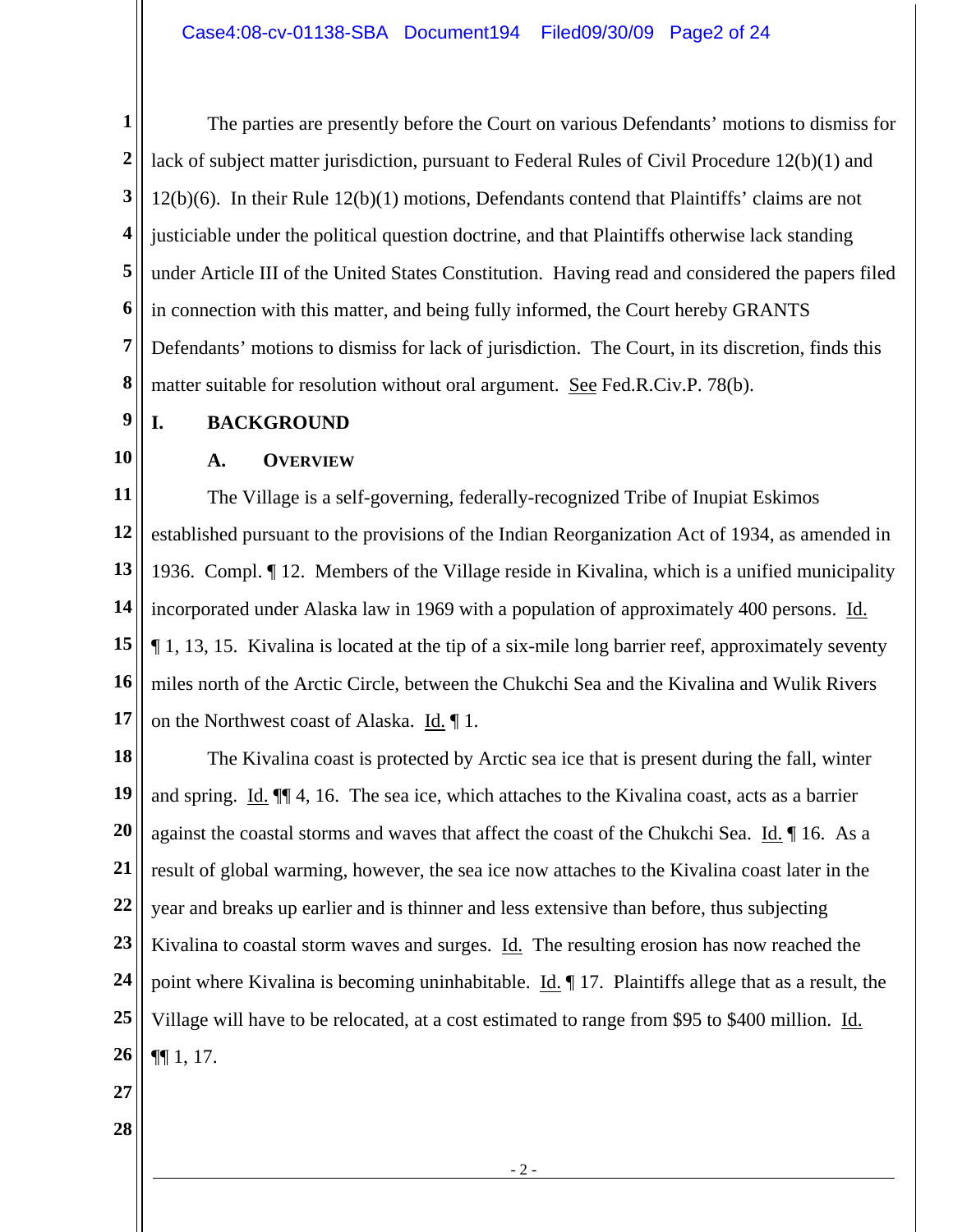#### **B. GLOBAL WARMING**

**2 3 4 5 6 7 8 9**  In recent years, much attention has been focused on the issue of global warming, which is not itself an event so much as it is a sequence of events. Generally speaking, global warming refers to the build-up of carbon dioxide and methane (commonly referred to as "greenhouse gases") in the atmosphere which, in turn, causes the temperature of the planet to increase. Id. ¶ 123. Both carbon dioxide and methane are products of human activity. Id. ¶¶ 124, 133. Plaintiffs attribute the build-up of atmospheric carbon dioxide and methane to increases in the combustion of fossil fuels as well as fuel harvesting activities, such as coal mining and oil drilling. Id. ¶¶ 124, 126, 167-69, 173, 180.

**10 11 12 13 14 15 16 17 18 19 20 21 22 23**  According to Plaintiffs, carbon dioxide and other greenhouse gas levels have been increasing steadily since the beginning of the industrial revolution in the 18th century, with more than a one-third increase having occurred since 1980. Id. 125. The emitted gases "rapidly mix in the atmosphere and cause the increase in the atmospheric concentration of carbon dioxide levels and other greenhouse gases worldwide." Id. ¶ 254. These gases remain in the atmosphere for centuries and "thus have a lasting effect on [the] climate." Id. [124.] The carbon dioxide traps heat emitted by the sun which, in turn, increases the climactic temperature on Earth. Id. As the planet heats, the oceans become less efficient at removing carbon dioxide from the atmosphere.  $\underline{Id}$ .  $\P$  127. Likewise, the planet reflects less energy back into space which then causes "white, snowy, or icy areas" to darken and absorb more heat. Id. The increase in the surface temperature causes seawater to expand and sea levels to rise. Id. ¶ 130. In addition, sea levels are rising due to the melting of ice caps and glaciers resulting from increased temperatures.  $\underline{Id}$ .  $\P$  131. Plaintiffs allege that these events have, in turn, led to the loss of the Arctic sea ice that serves to protect Kivalina from winter storms. <u>Id.</u>  $\P$ 4.

**24** 

**1** 

#### **C. PROCEDURAL HISTORY**

**25 26 27 28**  Plaintiffs filed their Complaint on February 26, 2008. The Complaint alleges four claims for relief: (1) Federal Common Law: Public Nuisance; (2) State Law: Private and Public Nuisance; (3) Civil Conspiracy; and (4) Concert of Action. Compl. ¶¶ 249-282. As Defendants, Plaintiffs have named various oil companies, power companies and utility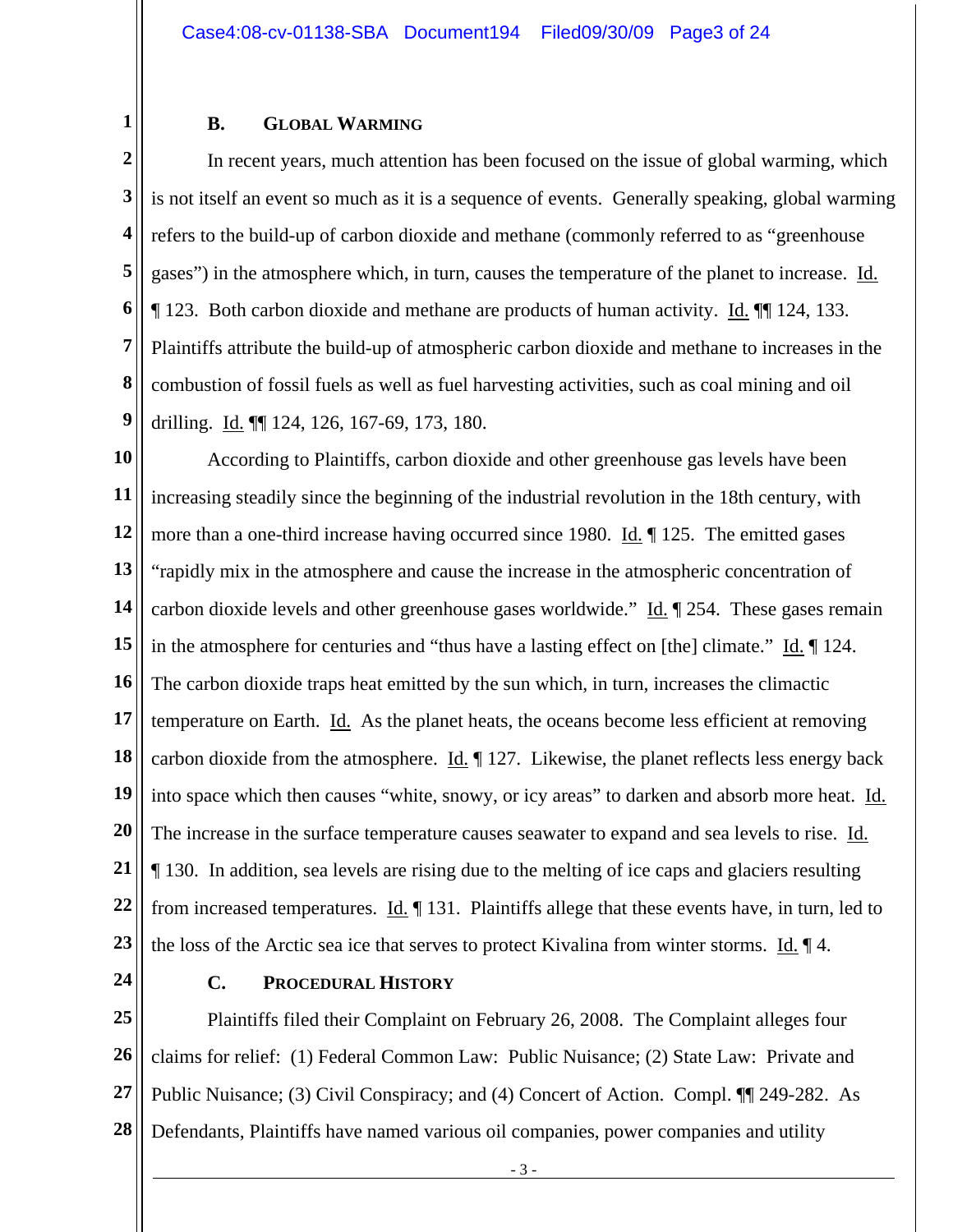## Case4:08-cv-01138-SBA Document194 Filed09/30/09 Page4 of 24

**1 2 3 4 5**  providers, all of whom are alleged to be jointly and severally liable for causing damage to Plaintiffs. The Complaint does not seek injunctive relief nor does it specify a particular amount of monetary damages. However, Plaintiffs claim that the effects of global warming mean that they will have to relocate the inhabitants of Kivalina at an estimated cost of \$95 million to \$400 million. Id. ¶ 1.

**6 7 8 9 10 11 12 13**  Pursuant to the parties' stipulated scheduling order, Defendants filed various motions to dismiss pursuant to Rules 12(b)(1) and 12(b)(6). These motions are: (a) Motion of Certain Oil Company Defendants to Dismiss Plaintiffs' Complaint Pursuant to Fed. R. Civ. P. 12(b)(1); (b) Motion to Dismiss of Defendant Peabody Energy Corporation for lack of Subject Matter Jurisdiction Pursuant to Fed. R. Civ. P. 12(b)(1) and for Failure to State a Claim Upon Which Relief May be Granted Pursuant to Fed. R. Civ. P. 12(b)(6); (c) Motion of Certain Oil Company Defendants to Dismiss Plaintiffs' Complaint Pursuant to Fed. R. Civ. P. 12(b)(1); (d) Motion of Certain Utility Defendants to Dismiss Plaintiffs' Civil Conspiracy Claim; and (e) Utility Defendants' Motion to Dismiss.2

**14** 

**15 16 17 18 19 20 21 22 23 24**  The threshold question presented by Defendants' motions is whether the Court has subject matter jurisdiction over Plaintiffs' federal claim for common law nuisance. In particular, Defendants argue that under the political question doctrine, the Court lacks jurisdiction to consider the merits of Plaintiffs' nuisance claim because its resolution will require the Court to make policy determinations relating to the use of fossil fuels and other energy sources and consider their value in relation to the environmental, economic and social consequences of such use. Defendants argue that such questions are inherently political and that there are no judicially manageable standards available to adjudicate these issues. As a secondary basis for dismissal, Defendants argue that Plaintiffs lack standing under Article III to pursue their global warming claims under a nuisance theory on the ground that their injury is

**25** 

**<sup>27</sup>  28**  <sup>2</sup> Certain groups of Defendants also filed Rule  $12(b)(2)$  motions to dismiss for lack of personal jurisdiction. Docket 138, 141. The parties agreed that adjudication of such motions would occur, if necessary, after the Court resolves the motions under Rules  $12(b)(1)$  and  $12(b)(6)$ . See Docket 126 at 3.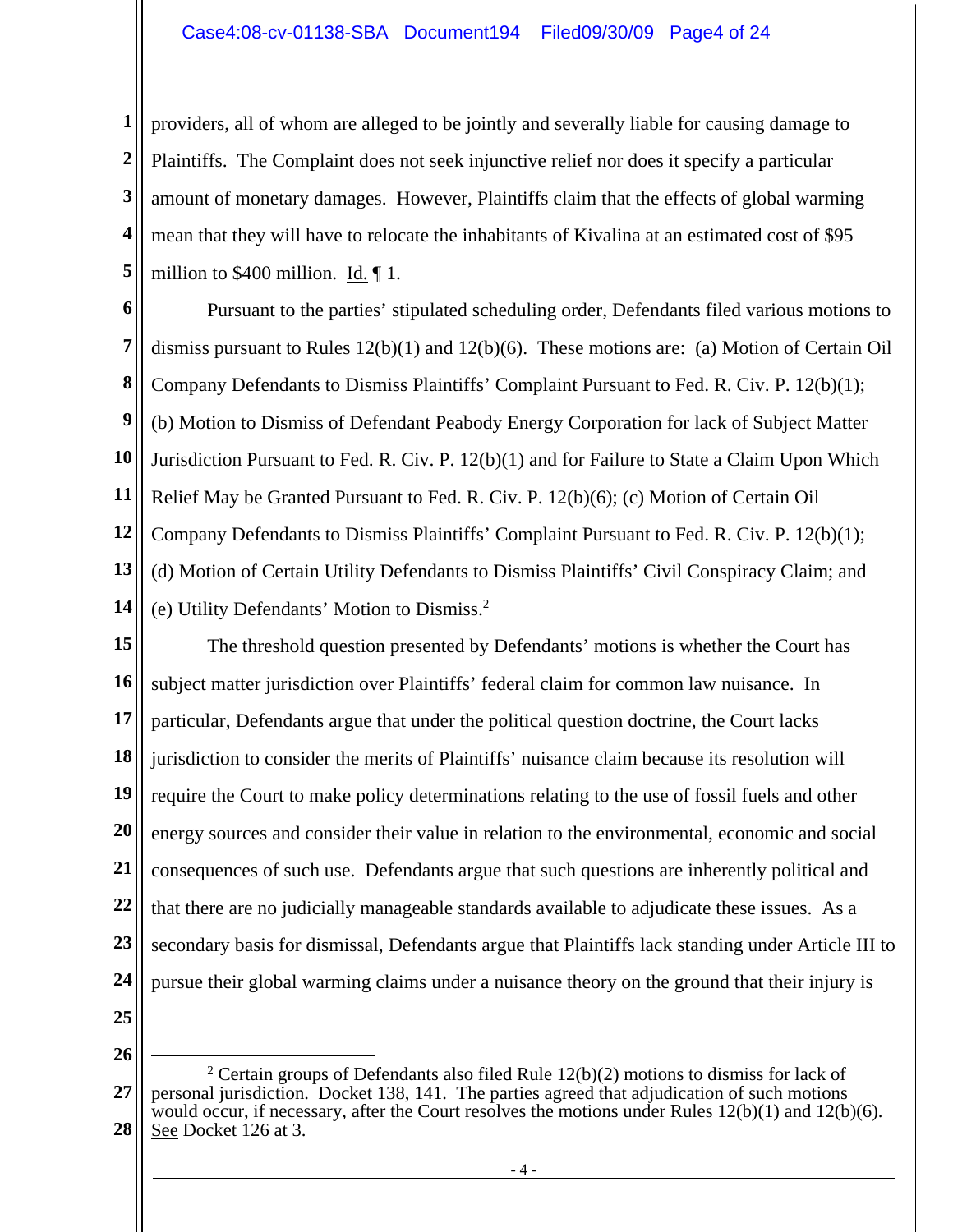**1 2**  not "fairly traceable" to the conduct of Defendants. The Court analyzes each of these contentions below.

**3 II. LEGAL STANDARD** 

**4 5 6 7 8 9 10 11 12 13 14 15 16 17**  "Federal courts are courts of limited jurisdiction. They possess only that power authorized by Constitution and statute, which is not to be expanded by judicial decree." Rasul v. Bush, 542 U.S. 466, 489 (2004) (quoting Kokkonen v. Guardian Life Ins. Co. of Am., 511 U.S. 375, 377 (1994)). The court is presumed to lack jurisdiction unless the contrary appears affirmatively from the record. DaimlerChrysler Corp. v. Cuno, 547 U.S. 332, 342 n.3 (2006). Consistent with these basic jurisdictional precepts, the Ninth Circuit has articulated the standard for surviving a motion to dismiss for lack of jurisdiction as follows: "When subject matter jurisdiction is challenged under Federal Rule of Procedure 12(b)(1), the plaintiff has the burden of proving jurisdiction in order to survive the motion. A plaintiff suing in a federal court must show in his pleading, affirmatively and distinctly, the existence of whatever is essential to federal jurisdiction, and, if he does not do so, the court, on having the defect called to its attention or on discovering the same, must dismiss the case, unless the defect be corrected by amendment." Tosco Corp. v. Communities for a Better Env't, 236 F.3d 495, 499 (9th Cir. 2001) (citations and internal quotations omitted).

**18 19 20 21 22 23 24 25 26 27**  A Rule 12(b)(1) challenge to subject matter jurisdiction can be "facial," in which case the Court assumes the plaintiff's factual allegations to be true and draws all reasonable inferences in its favor. Doe v. See, 557 F.3d 1066, 1073 (9th Cir. 2009); Castaneda v. United States, 546 F.3d 682, 684 n. 1 (9th Cir. 2008). Or, the motion may be a "factual" or "speaking" motion, where the movant may submit materials outside the pleadings to support its motion. In that case, "'[i]t then becomes necessary for the party opposing the motion to present affidavits or any other evidence necessary to satisfy its burden of establishing that the court, in fact, possesses subject matter jurisdiction.'" Colwell v. Dep't of Health and Human Servs., 558 F.3d 1112, 1121 (9th Cir. 2009) (quoting St. Clair v. City of Chico, 880 F.2d 199, 201 (9th Cir. 1989)). "If the court determines at any time that it lacks subject-matter jurisdiction, the court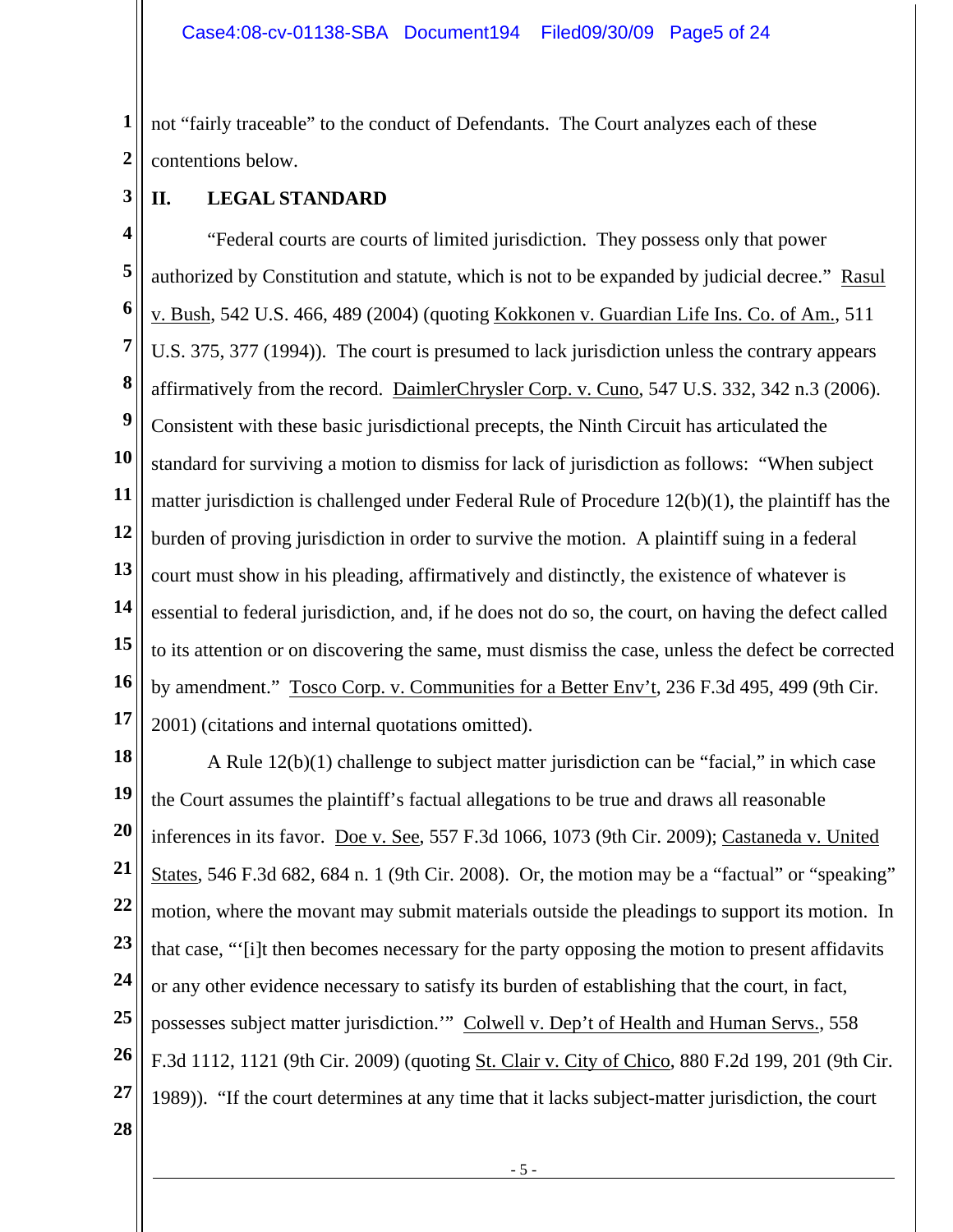**1 2**  must dismiss the action." Fed.R.Civ.P 12(h)(3). The instant motions present a facial challenge only.

- **3 III. DISCUSSION**
- **4**

### **A. THE POLITICAL QUESTION DOCTRINE**

**5 6 7 8 9 10 11 12**  Federal courts are courts of limited jurisdiction. The power to hear a particular case is circumscribed by Article III of the Constitution, which extends federal judicial power only to actual "Cases" and "Controversies." U.S. Const., art. III, § 2, cl. 1. The Supreme Court "has recognized that the case-or-controversy limitation is crucial in maintaining the 'tripartite allocation of power' set forth in the Constitution." DaimlerChrysler Corp. v. Cuno, 547 U.S. 332, 341 (2006) (internal quotations omitted). Article III standing is thus a threshold requirement for federal court jurisdiction. Lujan v. Defenders of Wildlife, 504 U.S. 555, 559- 60 (1992).

**13 14 15 16 17 18 19 20 21**  "The Supreme Court has indicated that disputes involving political questions lie outside of the Article III jurisdiction of federal courts." Corrie v. Caterpillar, Inc., 503 F.3d 974, 980 (9th Cir. 2007) (citing cases); Summers v. Earth Island Inst., --- U.S. ---, 129 S.Ct. 1142, 1148 (2009) ("courts have no charter to review and revise legislative and executive action"); Vieth v. Jubelirer, 541 U.S. 267, 277 (2004) ("the judicial department has no business entertaining the claim … because the question is entrusted to one of the political branches or involves no judicially enforceable rights."); see also United States v. Mandel, 914 F.2d 1215, 1222 (9th Cir. 1990) ("certain political questions are by their nature committed to the political branches to the exclusion of the judiciary.").

**22 23 24 25 26 27 28**  The political question doctrine is a species of the separation of powers doctrine and provides that certain questions are political as opposed to legal, and thus, must be resolved by the political branches rather than by the judiciary. Corrie, 503 F.3d at 980. "The political question doctrine serves to prevent the federal courts from intruding unduly on certain policy choices and value judgments that are constitutionally committed to Congress or the executive branch." Koohi v. United States, 976 F.2d 1328, 1331 (9th Cir. 1992). "A nonjusticiable political question exists when, to resolve a dispute, the court must make a policy judgment of a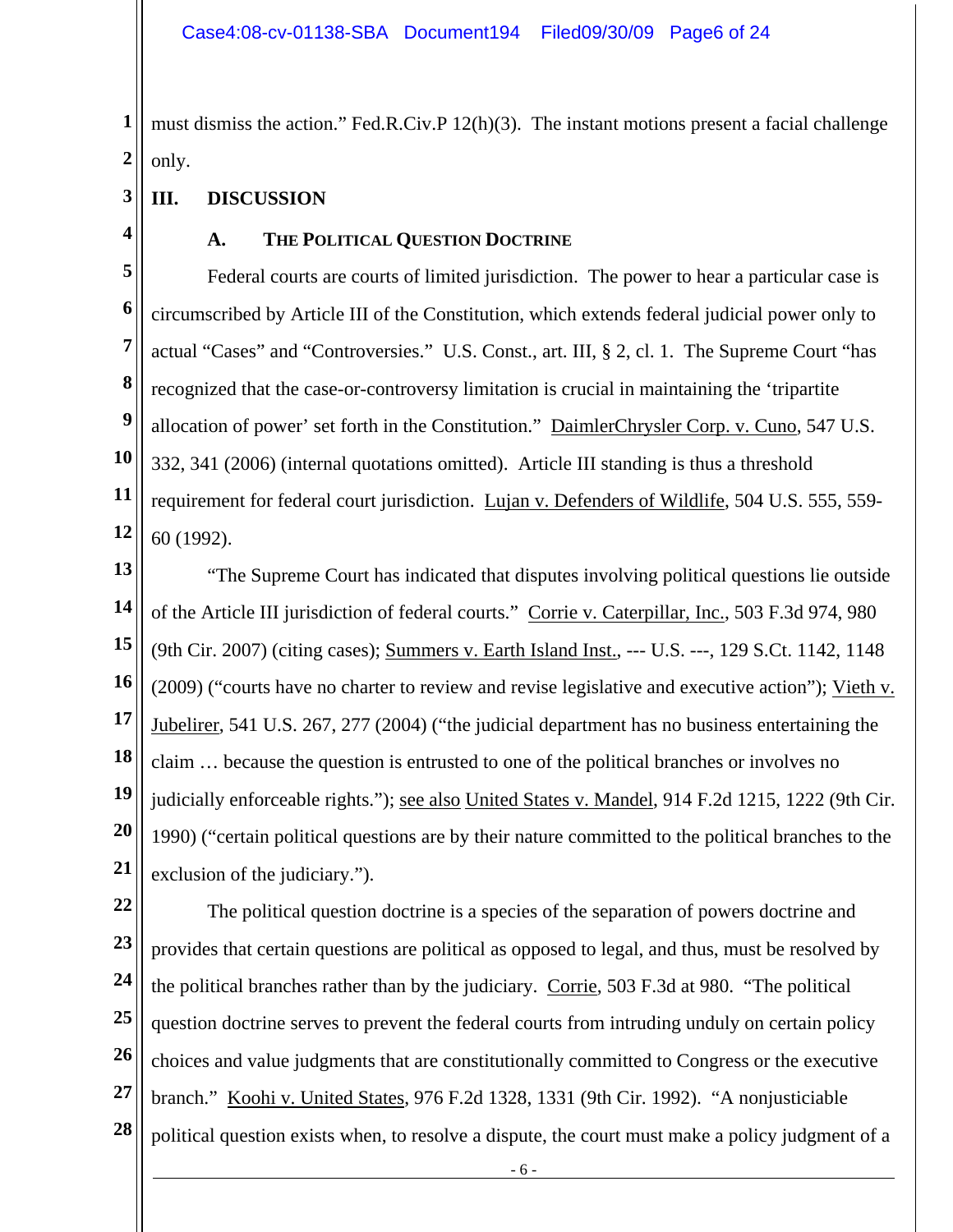|                | Case4:08-cv-01138-SBA Document194<br>Filed09/30/09 Page7 of 24                                                                         |  |  |  |  |  |
|----------------|----------------------------------------------------------------------------------------------------------------------------------------|--|--|--|--|--|
|                |                                                                                                                                        |  |  |  |  |  |
| 1              | legislative nature, rather than resolving the dispute through legal and factual analysis."                                             |  |  |  |  |  |
| $\overline{2}$ | E.E.O.C. v. Peabody Western Coal Co., 400 F.3d 774, 785 (9th Cir. 2005).                                                               |  |  |  |  |  |
| 3              | In Baker v. Carr, 369 U.S. 186, 210 (1962), the Supreme Court set forth six independent                                                |  |  |  |  |  |
| 4              | factors, any one of which demonstrates the presence of a non-justiciable political question:                                           |  |  |  |  |  |
| 5              | [1] a textually demonstrable constitutional commitment of the                                                                          |  |  |  |  |  |
| 6              | issue to a coordinate political department; or [2] a lack of<br>judicially discoverable and manageable standards for resolving it;     |  |  |  |  |  |
| 7              | or [3] the impossibility of deciding without an initial policy<br>determination of a kind clearly for nonjudicial discretion; or [4]   |  |  |  |  |  |
| 8              | the impossibility of a court's undertaking independent resolution<br>without expressing lack of the respect due coordinate branches of |  |  |  |  |  |
| 9              | government; or [5] an unusual need for unquestioning adherence<br>to a political decision already made; or [6] the potentiality of     |  |  |  |  |  |
| 10             | embarrassment from multifarious pronouncements by various<br>departments on one question.                                              |  |  |  |  |  |
| 11             | "'[T]he first three <b>Baker</b> factors focus on the constitutional limitations of a court's jurisdiction,                            |  |  |  |  |  |
| 12             | while the final three are 'prudential considerations [that] counsel against judicial                                                   |  |  |  |  |  |
| 13             | intervention." Corrie, 574 F.3d at 981 (quoting Wang v. Masaitis, 416 F.3d 992, 996 (9th Cir.                                          |  |  |  |  |  |
| 14             | $2005$ ).                                                                                                                              |  |  |  |  |  |
| 15             | The six Baker factors have been grouped into three general inquiries: "(i) Does the                                                    |  |  |  |  |  |
| 16             | issue involve resolution of questions committed by the text of the Constitution to a coordinate                                        |  |  |  |  |  |
| 17             | branch of Government? (ii) Would resolution of the question demand that a court move                                                   |  |  |  |  |  |
| 18             | beyond areas of judicial expertise? (iii) Do prudential considerations counsel against judicial                                        |  |  |  |  |  |
| 19             | intervention?" Wang, 416 F.3d at 995 (citing Goldwater v. Carter, 444 U.S. 996, 997 (1979)                                             |  |  |  |  |  |
| 20             | (Powell, J., concurring)). Under this distilled approach, the first inquiry covers Baker factor                                        |  |  |  |  |  |
| 21             | one; the second inquiry covers Baker factors two and three; and the third covers Baker factor                                          |  |  |  |  |  |
| 22             | four through six. Id. at 995-996. Any one of the Baker factors may be dispositive. Alperin v.                                          |  |  |  |  |  |
| 23             | Vatican Bank, 410 F.3d 532, 547 (9th Cir. 2005); United States v. Mandel, 914 F.2d 1215,                                               |  |  |  |  |  |
| 24             | 1222 (9th Cir. 1990).                                                                                                                  |  |  |  |  |  |
| 25             | <b>Textual Commitment</b><br>1.                                                                                                        |  |  |  |  |  |
| 26             | The first <b>Baker</b> factor examines whether there is "a textually demonstrable                                                      |  |  |  |  |  |
| 27             | constitutional commitment of the issue to a coordinate political department." Baker, 369 U.S.                                          |  |  |  |  |  |
| 28             | at 217. "This factor recognizes that, under the separation of powers, certain decisions have                                           |  |  |  |  |  |
|                | $-7-$                                                                                                                                  |  |  |  |  |  |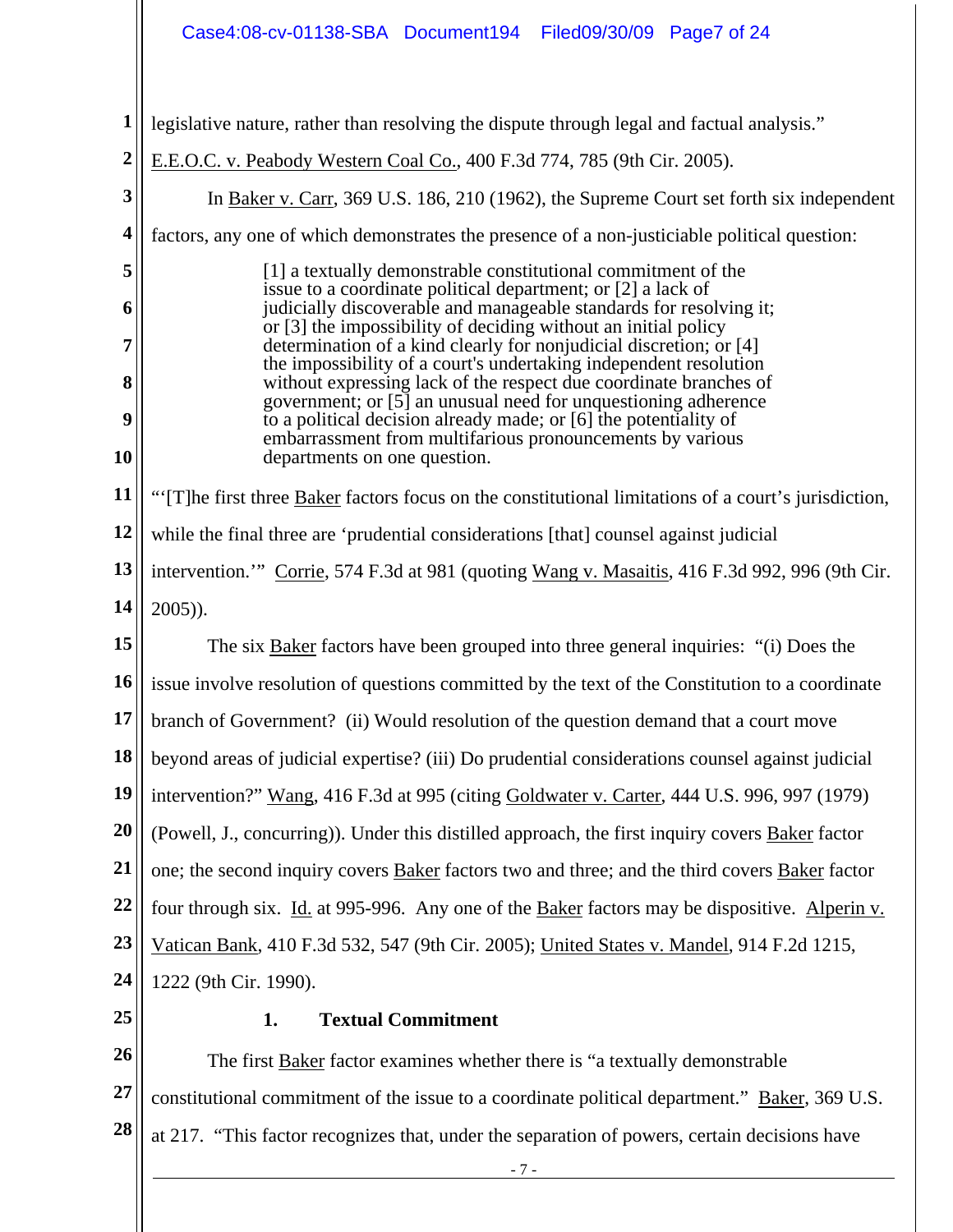**1 2 3 4 5 6 7 8 9 10 11 12 13 14 15**  been exclusively committed to the legislative and executive branches of the federal government, and are therefore not subject to judicial review." McMahon v. Presidential Airways, Inc., 502 F.3d 1331, 1358-59 (11th Cir. 2007). The existence of "a textually demonstrable constitutional commitment of the issue to a coordinate political department" turns on an examination of the constitutional provisions governing the exercise of the power in question. See Powell v. McCormack, 395 U.S. 486, 519-520 (1969); Consejo de Desarrollo Economico de Mexicali, A.C. v. United States, 482 F.3d 1157, 1172 (9th Cir. 2007) ("the courts must, in the first instance, interpret the text in question and determine whether and to what extent the issue is textually committed."). Though there are few instances of "this sort of textual commitment," courts may "infer the presence of a political question from the text and structure of the Constitution." Nixon v. United States, 506 U.S. 224, 240 (1993). That being said, a mandate to regulate a certain area is not the equivalent of delegating the exclusive power to resolve that issue to another branch. Id. Rather, the issue is whether the Constitution has given one of the political branches final responsibility for interpreting the scope and nature of such a power. Id.

**16 17 18 19 20 21 22 23 24 25 26 27**  Defendants argue that allowing Plaintiffs to proceed with their global warming claim would run afoul of the first Baker factor "because it would intrude upon the political branches' constitutionally committed authority over foreign policy." Oil Defs.' Mot. at 22. In particular, Defendants maintain that Congress and the President have declined to adopt emission caps absent an agreement from developing nations. Id. They further claim that the rationale for the United States' position is two-fold: (1) that a successful approach to global warming requires a "global" approach that includes cooperation from both industrialized and developing nations; and (2) this country could "find itself in an inferior bargaining position" with respect to future diplomatic attempts to address this issue. Id. at 22-23. In view of these considerations, Defendants contend that the Court's retroactive establishment of greenhouse gas emission caps would "override the considered foreign policy judgment of the political branches...." Id. at 23; see also Utilities Defs.' Mot. at 8; Peabody Mot. at 11-12.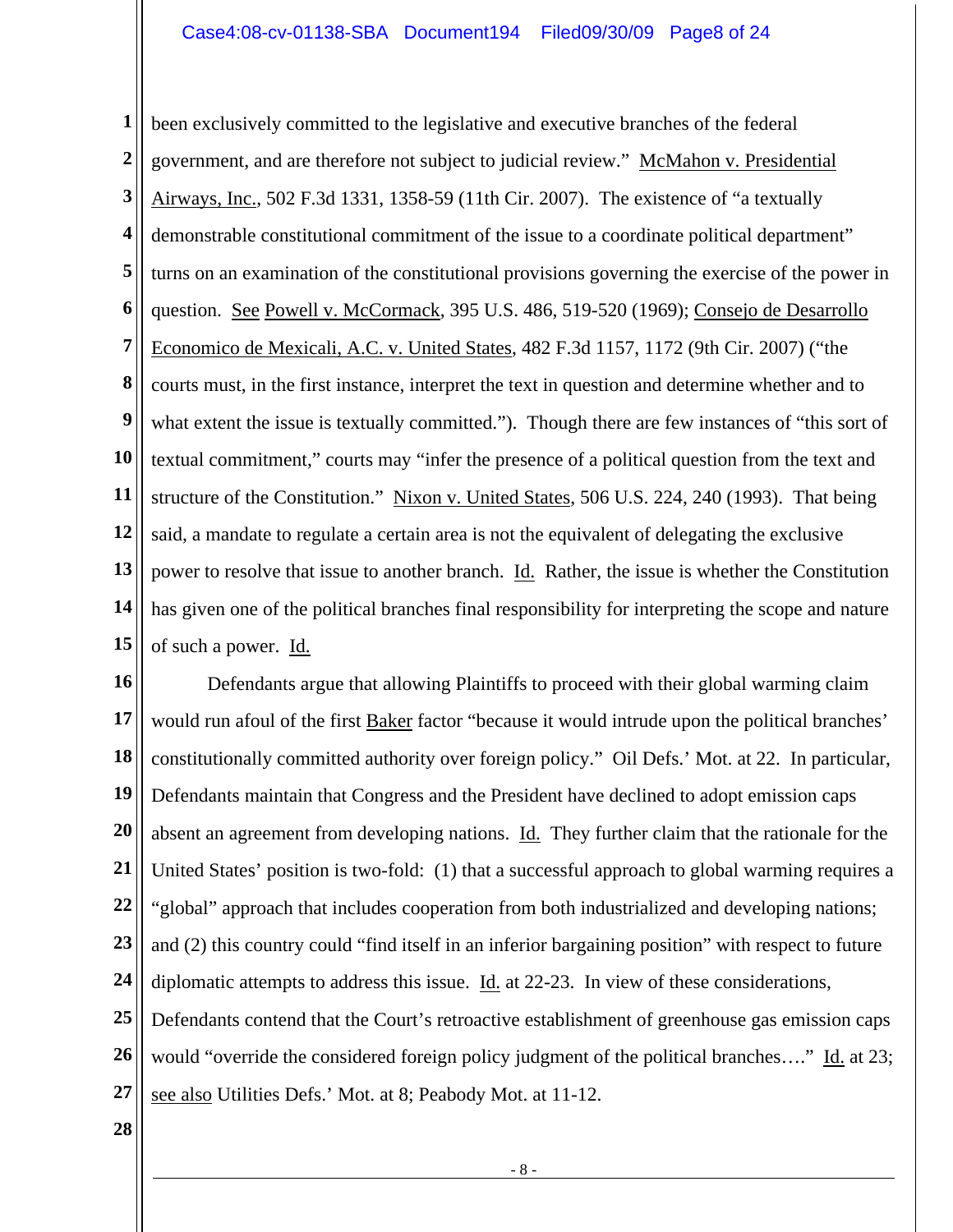### Case4:08-cv-01138-SBA Document194 Filed09/30/09 Page9 of 24

**1 2 3 4 5 6 7 8 9 10 11**  It is true, as a general matter, that "'foreign policy [is] the province and responsibility of the Executive.'" Dep't of Navy v. Egan, 484 U.S. 518, 529 (1988). "[T]he very nature of executive decisions as to foreign policy is political, not judicial." Chicago & S. Air Lines, Inc. v. Waterman S.S. Corp., 333 U.S. 103, 111 (1948). "But the mere fact that foreign affairs may be affected by a judicial decision does not implicate abstention." Khouzam v. Attorney Gen. of United States, 549 F.3d 235, 250 (3rd Cir. 2008). In fact, "it is error to suppose that every case or controversy which touches foreign relations lies beyond judicial cognizance[.]" Baker, 369 U.S. at 211. "This over-inclusive approach threatens to sweep all cases touching foreign relations beyond the purview of the courts-a practice warned against in Baker." See Alperin, 410 F.3d at 547. In fact, "Baker cautioned against 'sweeping statements" that imply all questions involving foreign relations are political ones.'" Id. at 544-45.

**12 13 14 15 16 17 18 19 20 21 22 23**  The indisputably international dimension of this particular environmental problem does not render the instant controversy a non-justiciable one. While Defendants have shown that global warming issues may implicate foreign policy and related economic issues, the fact that this case "touches foreign relations" does not ipso facto place it beyond the reach of the judiciary. See Corrie, 503 F.3d at 982. Tellingly, none of the Defendants cite to any express provision of the Constitution or provision from which it can be inferred that the power to make the final determination regarding air pollution or global warming has been vested in either the executive or legislative branch of the government. Given their failure to do so, the Court must presume that no such limitation exists. See Davis v. Passman, 442 U.S. 228, 242 (1979) ("At least in the absence of 'a textually demonstrable constitutional commitment of [an] issue to a coordinate political department,' … we presume that justiciable constitutional rights are to be enforced through the courts."). Accordingly, the first Baker factor is not implicated.

**24** 

### **2. Scope of Judicial Expertise**

**25 26 27 28**  "The second Goldwater factor lumps together the second and third Baker inquiries whether there is 'a lack of judicially discoverable and manageable standards' and whether a decision is impossible 'without an initial policy determination of a kind clearly for nonjudicial discretion.'" Wang, 416 F.3d at 996. As noted, the common inquiry presented by these two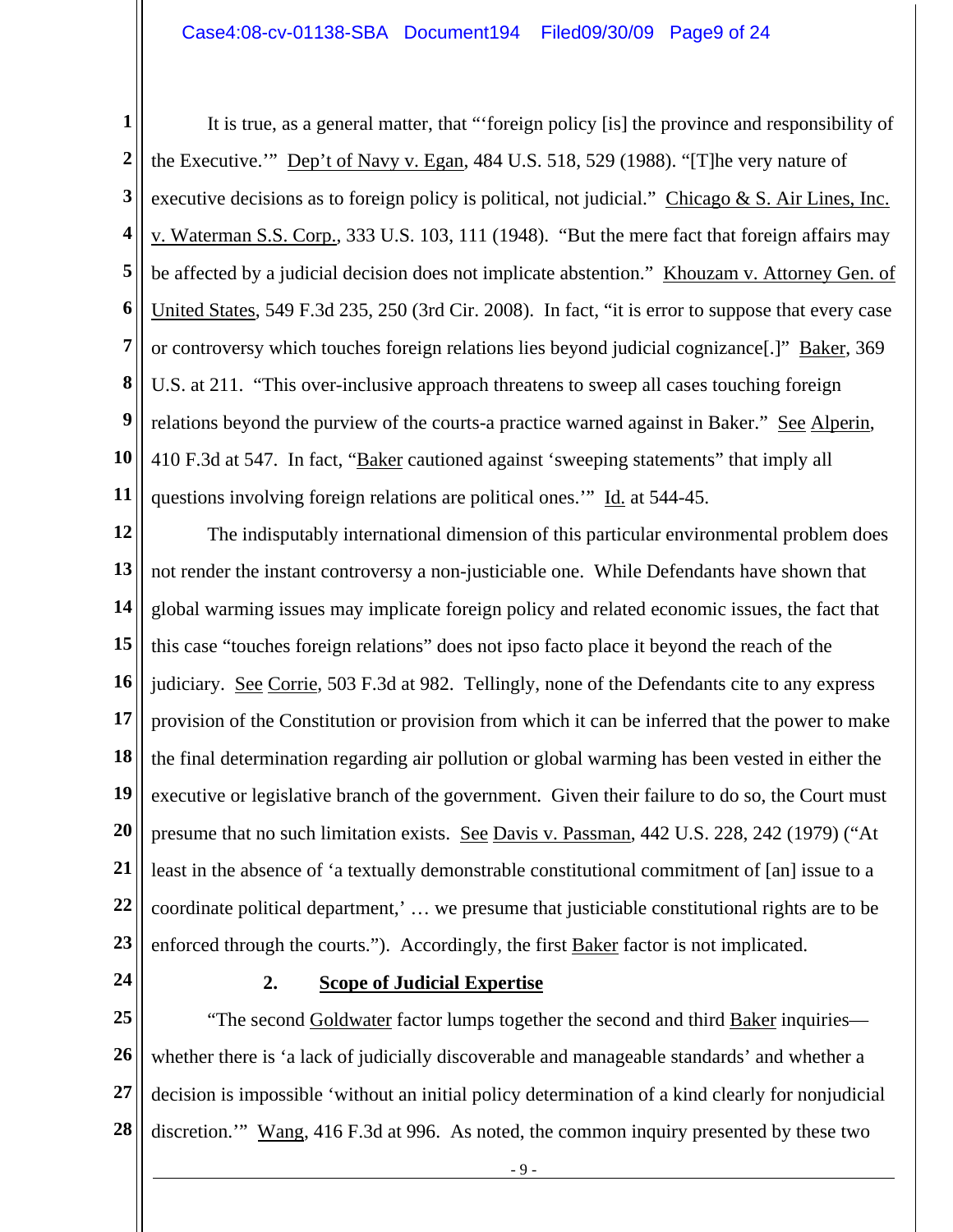**1 2**  factors is whether "resolution of the question demand[s] that a court move beyond areas of judicial expertise[.]" Id. at 995.

**3 4** 

## **a) Judicially Discoverable and Manageable Standards**

**5 6 7 8 9 10 11 12**  In Alperin, the Ninth Circuit explained that focus of the second Baker factor is "not whether the case is unmanageable in the sense of being large, complicated, or otherwise difficult to tackle from a logistical standpoint. Rather, courts must ask whether they have the legal tools to reach a ruling that is 'principled, rational, and based upon reasoned distinctions.'" 410 F.3d at 552. Thus, "[i]nstead of focusing on the logistical obstacles," the relevant inquiry is whether the judiciary is *granting relief in a reasoned fashion* versus allowing the claims to proceed such that they "merely provide 'hope' without a substantive legal basis for a ruling." Id. (emphasis added).

**13 14 15 16 17 18 19 20 21 22 23**  Plaintiffs contend that "[t]he judicially discoverable and manageable standards here are the same as they are in all nuisance cases." Pls.' Opp'n at 63. They assert that the salient inquiry underlying their federal nuisance claim is whether Defendants contributed to "an unreasonable interference with public rights[.]" Id. Resolution of what is "reasonable," Plaintiffs assert, is to be determined by examining whether the conduct involves a "significant interference with the public health, the public safety, the public peace, the public comfort or the public convenience" and whether the conduct is "of a continuing nature" or has produced a "permanent or long lasting effect[.]" Id. However, the flaw in Plaintiffs' argument is that it overlooks that the evaluation of a nuisance claim is not focused entirely on the unreasonableness of the harm. Rather, the factfinder must also balance the utility and benefit of the alleged nuisance against the harm caused.

**24 25 26 27 28**  A public nuisance is defined as an "unreasonable interference with a right common to the general public." Restatement (Second) of Torts  $\S 821(b)(1)$  (1979). Whether the interference is unreasonable turns on weighing "the gravity of the harm against the utility of the conduct." Id. § 821 cmt. e. "The unreasonableness of a given interference represents a judgment reached by comparing the social utility of an activity against the gravity of the harm

- 10 -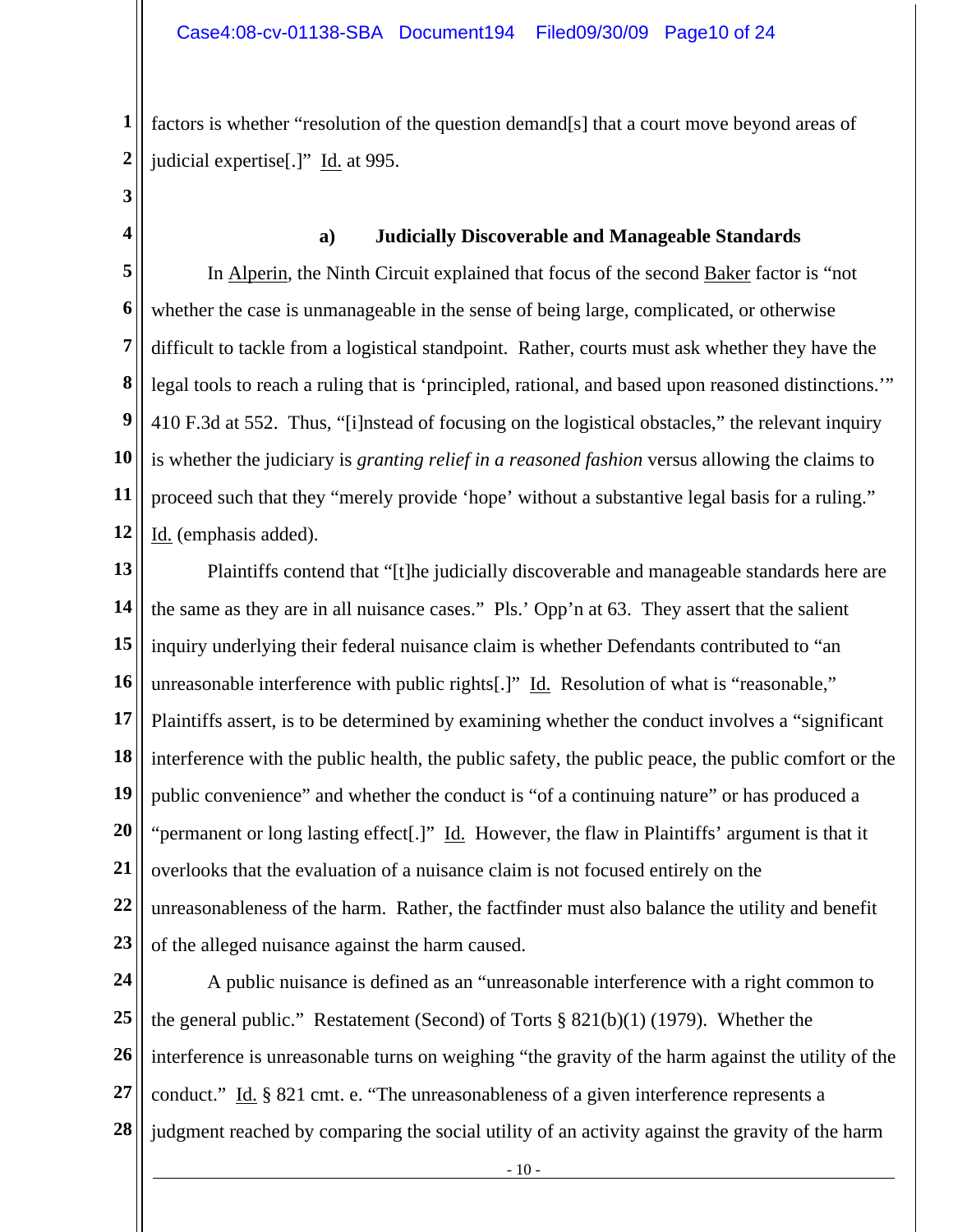**1 2 3 4 5 6 7 8 9 10**  it inflicts, taking into account a handful of relevant factors." People ex rel. Gallo v. Acuna, 14 Cal. 4th 1090, 1105 (1997) (citing Restatement (Second) of Torts, §§ 826-831). Stated another way, resolution of a nuisance claim is not based on whether the plaintiff finds the invasion unreasonable, but rather, "whether reasonable persons generally, *looking at the whole situation* impartially and objectively, would consider it unreasonable." Id. (quotations and citation omitted and emphasis added); see also Florida East Coast Props., Inc. v. Metropolitan Dade County, 572 F.2d 1108, 1112 (5th Cir. 1978) ("In every case, the court must make a comparative evaluation of the conflicting interests according to objective legal standards, and the gravity of harm to the plaintiff must be weighed against the utility of the defendant's conduct.").

**11 12 13 14 15 16 17 18 19 20 21 22 23 24 25 26 27**  Applying the above-discussed principles here, the factfinder will have to weigh, inter alia, the energy-producing alternatives that were available in the past and consider their respective impact on far ranging issues such as their reliability as an energy source, safety considerations and the impact of the different alternatives on consumers and business at every level. See People of the State of Calif. v. Gen. Motors Corp., 2007 WL 2726871 at \*8 (N.D. Cal., Sept. 17, 2007) ("Plaintiff's claim would require the Court to balance the competing interests of reducing global warming emissions and the interests of advancing and preserving economic and industrial development"); <u>see also Cook v. Rockwell Int'l. Corp.</u>, 580 F. Supp. 2d 1071, 1166 (D. Colo. 2006) ("To assess the utility of Defendants' conduct, the jury must consider several factors, including the primary purpose of Defendants' conduct and the social value of that purpose") (citing Restatement (Second) of Torts § 828 & cmt. e). The factfinder would then have to weigh the benefits derived from those choices against the risk that increasing greenhouse gases would in turn increase the risk of causing flooding along the coast of a remote Alaskan locale. Plaintiffs ignore this aspect of their claim and otherwise fail to articulate any particular judicially discoverable and manageable standards that would guide a factfinder in rendering a decision that is principled, rational, and based upon reasoned distinctions. See Alperin, 410 F.3d at 552.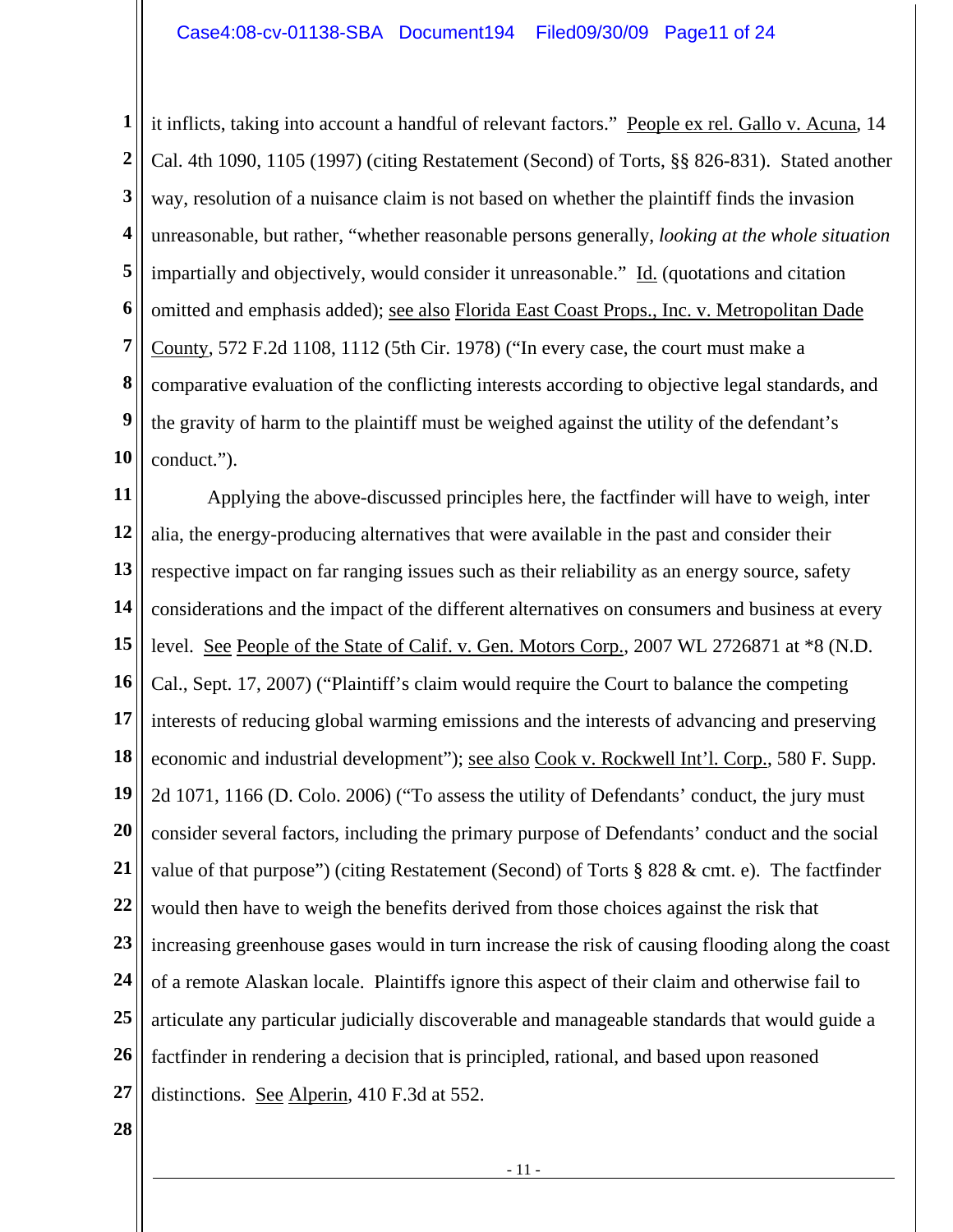**1 2 3 4 5 6 7 8 9 10 11 12 13 14 15 16**  Plaintiffs next argue that the existence of judicially discoverable or manageable standards is exemplified by the long, prior history of air and water pollution cases. Pls.' Opp'n at 61-63. The Second Circuit in Connecticut v. Am. Elec. Power Co. Inc., –F.3d –, 2009 WL 2996729 (2d Cir. Sept. 21, 2009) (AEP) agreed with this reasoning in holding that the political question doctrine did not bar a nuisance lawsuit brought by eight states, a city and three land trusts against six electric power corporations "to cap and then reduce their carbon monoxide emissions." Id. at \*1. With regard to the second Baker factor, the AEP court rejected the defendants' reliance on "uncertainties" regarding the precise effect of greenhouse gas emissions and noted that "federal courts have successfully adjudicated complex common law nuisance cases for over a century."  $\underline{Id}$  at \*10. Based on the judiciary's history of addressing "new and complex problems," including those concerning environmental pollution, the court concluded that "[w]ell-settled principles of tort and public nuisance law provide appropriate guidance to the district court in assessing Plaintiffs' claims and federal courts are competent to deal with these issues" such that their global warming concerns can "be addressed through principled adjudication." Id. at  $*13$ . This Court is not so sanguine. While such principles may provide sufficient guidance in some novel cases, this is not one of them.

**17 18 19 20 21 22 23 24**  The cases cited by Plaintiffs as well as the AEP court involved nuisance claims founded on environmental injuries far different than those alleged in the instant case.<sup>3</sup> The common thread running through each of those cases is that they involved a discrete number of "polluters" that were identified as causing a specific injury to a specific area. Yet, Plaintiffs themselves concede that considerations involved in the emission of greenhouse gases and the resulting effects of global warming are "entirely different" than those germane to water or air pollution cases. Pls.' Opp'n at 105. While a water pollution claim typically involves a discrete, geographically definable waterway, Plaintiffs' global warming claim is based on the

**<sup>26</sup>  27 28**  3 For example, AEP cites two companion cases, Missouri v. Illinois, 180 U.S. 208 (1901) and Missouri v. Illinois, 200 U.S. 496 (1906), both of which involved suits by the State of Missouri and against the State of Illinois based on the latter's discharge of sewage into a channel that emptied into the Mississippi River. See AEP, 2009 WL 2996729 at  $*10$ . The next set of cases discussed by the AEP court involved claims brought against copper producers whose noxious emissions were destroying forests, orchards and crops in Georgia. Id. at \*11.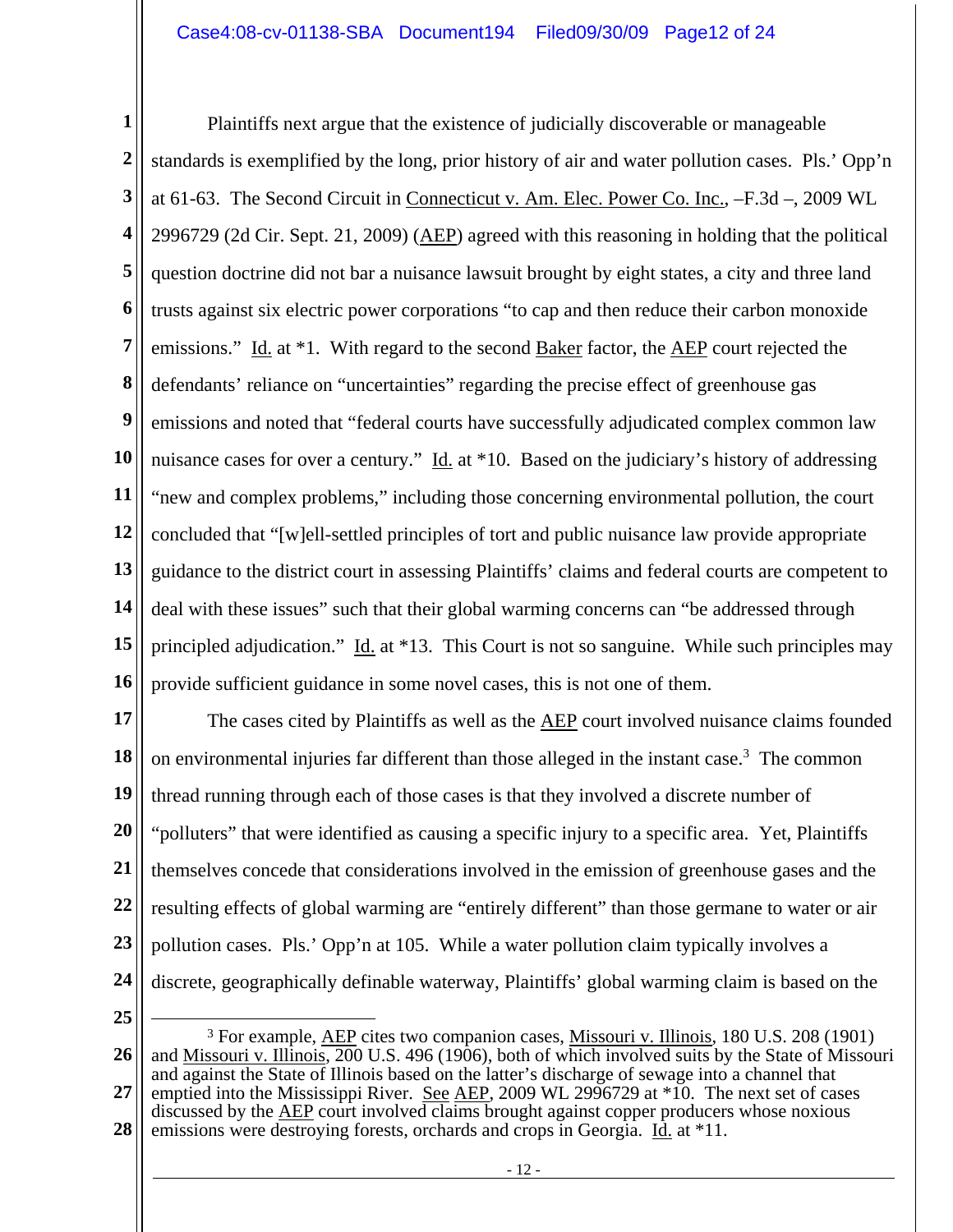**1 2 3 4**  emission of greenhouse gases from innumerable sources located throughout the world and *affecting the entire planet and its atmosphere*. Pls.' Opp'n at 105. Notably, Plaintiffs acknowledge that the global warming process involves "common pollutants that are mixed together in the atmosphere [that] cannot be similarly geographically circumscribed." Id.

**5 6 7 8 9 10 11 12 13 14**  The sequence of events leading to the claimed injury also is distinguishable. In a water pollution case, the discharge in excess of the amount permitted is presumed harmful. See Tex. Indep. Producers and Royalty Owners Ass'n v. E.P.A., 410 F.3d 964, 974 (5th Cir. 2005) (Texas Indep. Producers). In contrast, the harm from global warming involves a series of events disconnected from the discharge itself. In a global warming scenario, emitted greenhouse gases combine with other gases in the atmosphere which *in turn* results in the planet retaining heat, which *in turn* causes the ice caps to melt and the oceans to rise, which *in turn* causes the Arctic sea ice to melt, which *in turn* allegedly renders Kivalina vulnerable to erosion and deterioration resulting from winter storms. See Compl. ¶¶ 1, 4, 123-127, 254; Pls.' Opp'n at 105.

**15 16 17 18 19 20 21 22 23 24 25**  Despite the admitted and significant distinctions between a nuisance claim based on water or air pollution and one, such as the present, based on global warming, neither Plaintiffs nor AEP offers any guidance as to precisely what judicially discoverable and manageable standards are to be employed in resolving the claims at issue. Although federal courts undoubtedly are well suited to resolve new and complex issues and cases, the Court is not persuaded that this is such a case. Plaintiffs' global warming nuisance claim seeks to impose liability and damages on a scale unlike any prior environmental pollution case cited by Plaintiffs. Those cases do not provide guidance that would enable the Court to reach a resolution of this case in any "reasoned" manner. See Alperin, 410 F.3d at 552. Consequently, the Court concludes that application of the second Baker factor precludes judicial consideration of Plaintiff's federal nuisance claim.

**26** 

# **b) Initial Policy Determination**

**27 28**  Equally problematic for Plaintiffs is the third Baker factor, which requires the Court to determine whether it would be impossible for the judiciary to decide the case "without an

- 13 -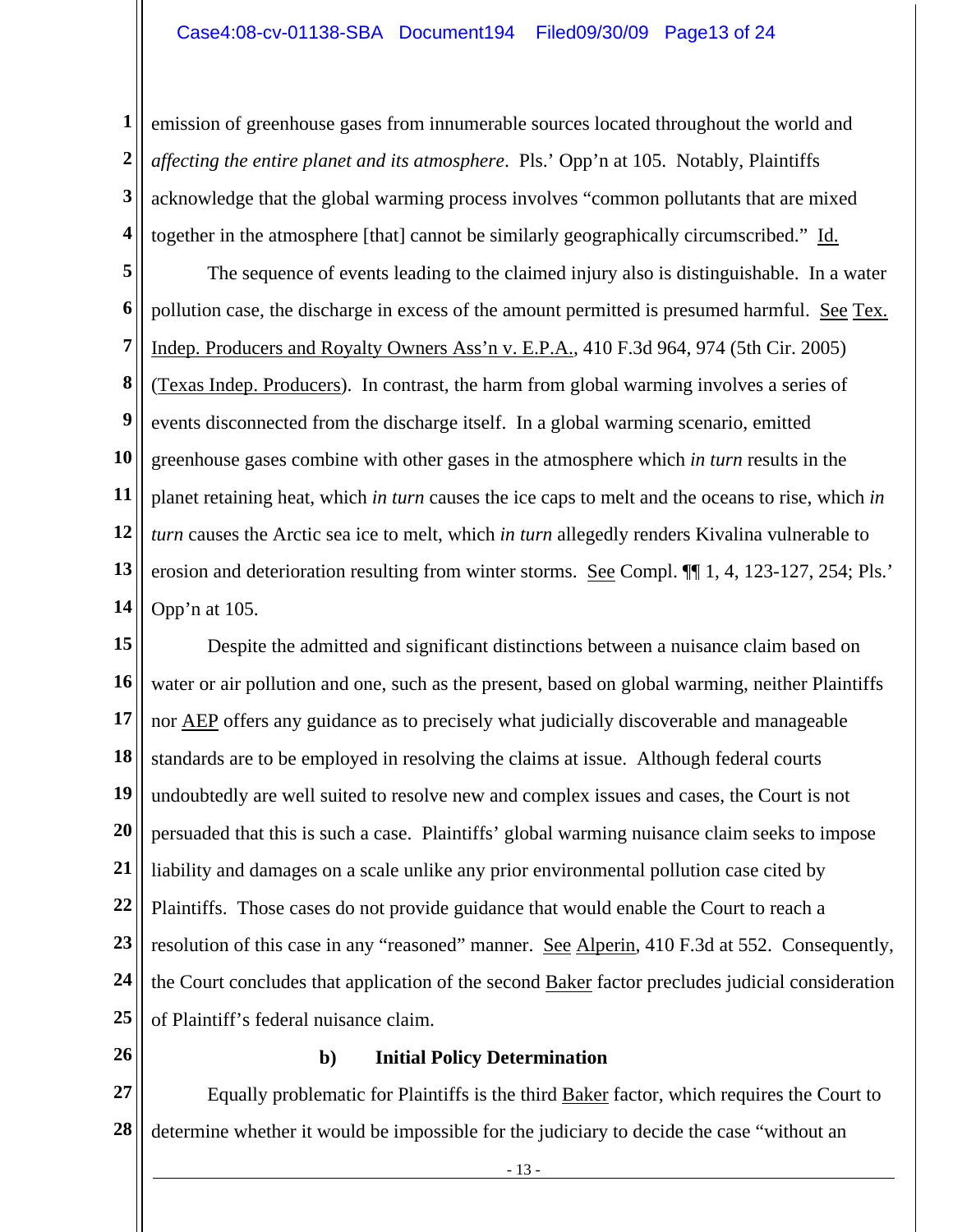**1 2 3 4 5 6 7**  initial policy determination of a kind clearly for nonjudicial discretion." Baker, 369 U.S. at 217. A political question under this factor "exists when, to resolve a dispute, the court must make a policy judgment of a legislative nature, rather than resolving the dispute through legal and factual analysis." EEOC v. Peabody W. Coal Co., 400 F.3d 774, 784 (9th Cir. 2005). This factor is aimed at preventing a court from "removing an important policy determination from the Legislature." In re Methyl Tertiary Butyl Ether (MTBE) Prods. Liab. Litig., 438 F. Supp. 2d 291, 297 (S.D.N.Y. 2006).

**8 9 10 11 12 13 14 15 16 17 18 19 20 21**  Plaintiffs emphasize that because they are not seeking injunctive relief, there is no need for the Court to delve into the task of retroactively determining what emission limits *should have* been imposed. Pls.' Opp'n at 64-69. This argument rests on the same faulty logic discussed above; to wit, that Plaintiffs' nuisance claim can be resolved solely by examining the reasonableness of the harm, while avoiding any consideration of the conduct causing the nuisance. As noted, Plaintiffs' federal nuisance claim inherently requires the factfinder to consider both the harm experienced by Plaintiff as well as the utility or value of Defendants' actions. The fact that plaintiff is seeking damages as opposed to injunctive relief does not counsel a different result. Regardless of the relief sought, the resolution of Plaintiffs' nuisance claim requires balancing the social utility of Defendants' conduct with the harm it inflicts. That process, by definition, entails a determination of what would have been an acceptable limit on the level of greenhouse gases emitted by Defendants. See GM, 2007 WL 2726871 at \*8 ("regardless of the relief sought, the Court is left to make an initial decision as to what is unreasonable in the context of carbon dioxide emissions.")

**22 23 24 25 26 27**  Plaintiffs also fail to confront the fact that resolution of their nuisance claim requires the judiciary to make a policy decision about *who* should bear the cost of global warming. Though alleging that Defendants are responsible for a "substantial portion" of greenhouse gas emissions, Compl. ¶ 3, Plaintiffs also acknowledge that virtually everyone on Earth is

- 14 -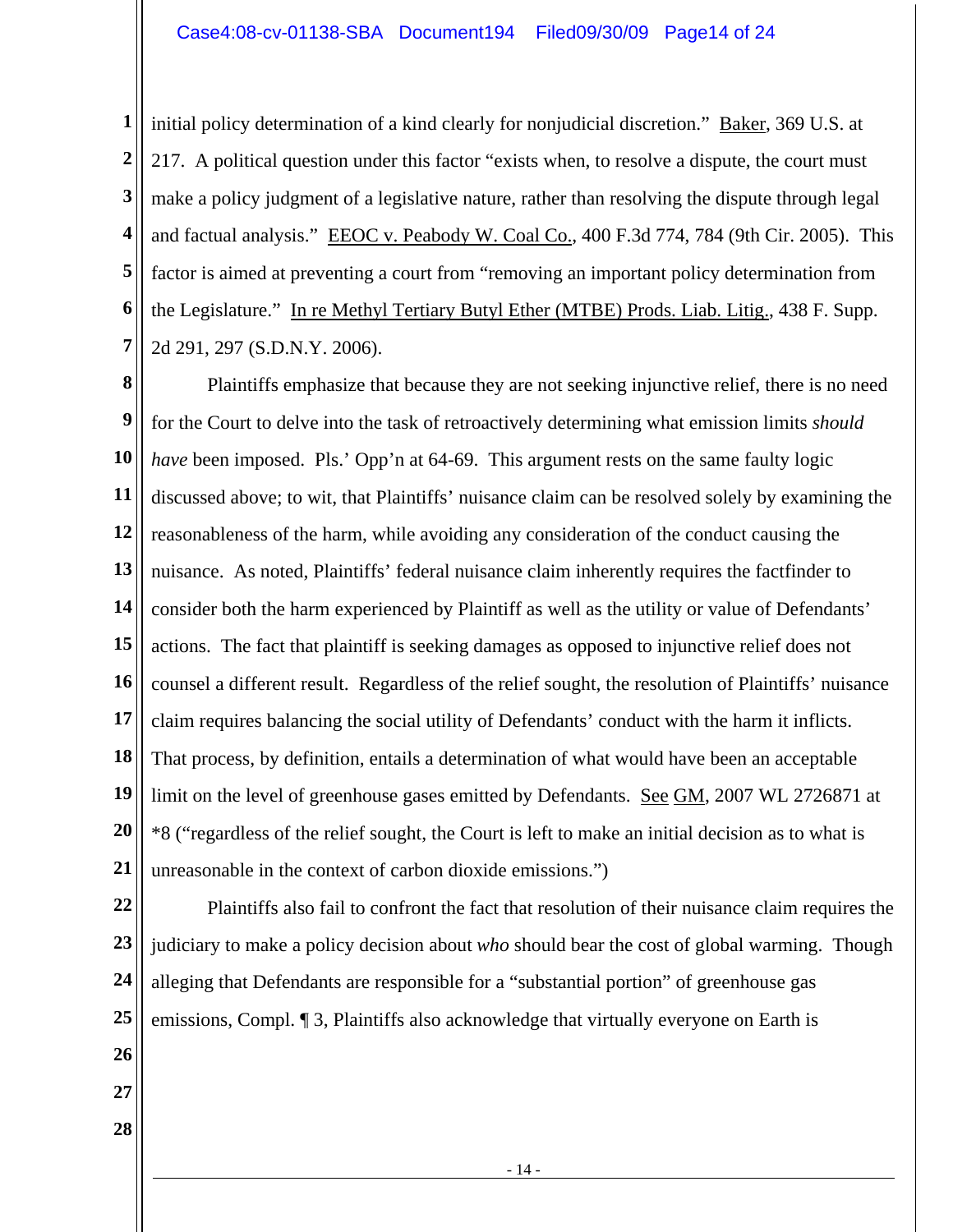**1 2 3 4 5 6 7 8 9**  responsible on some level for contributing to such emissions.<sup>4</sup> Yet, by pressing this lawsuit, Plaintiffs are in effect asking this Court to make a political judgment that the two dozen Defendants named in this action should be the only ones to bear the cost of contributing to global warming. Plaintiffs respond that Defendants *should be* the ones held responsible for damaging Kivalina allegedly because "they are responsible for more of the problem than anyone else in the nation…." Pls.' Opp'n at 68. But even if that were true, Plaintiffs ignore that the allocation of fault—and cost—of global warming is a matter appropriately left for determination by the executive or legislative branch in the first instance. The Court thus concludes that the third Baker factor also militates in favor of dismissal.5

**10** 

### **B. ARTICLE III STANDING**

**11 12 13 14 15 16 17 18 19 20 21**  Article III standing is a threshold requirement for federal court jurisdiction. Lujan v. Defenders of Wildlife, 504 U.S. 555, 559-60 (1992). Under Article III of the Constitution, federal judicial power extends only to "Cases" and "Controversies." U.S. Const., art. III, § 2, cl. 1. "[I]n order to have Article III standing, a plaintiff must adequately establish: (1) *an injury in fact* (i.e., a concrete and particularized invasion of a legally protected interest); (2) *causation* (i.e., a fairly traceable connection between the alleged injury in fact and the alleged conduct of the defendant); and (3) *redressability* (i.e., it is likely and not merely speculative that the plaintiff's injury will be remedied by the relief plaintiff seeks in bringing suit)." Sprint Commc'n Co., L.P. v. APCC Servs., Inc., --- U.S. ---, 128 S.Ct. 2531, 2535 (2008) (citing Lujan, 504 U.S. at 560-561) (internal quotations and alterations omitted); Stormans, Inc. v. Selecky, 571 F.3d 960, 970 (9th Cir. 2009). The party invoking federal jurisdiction bears the

**22** 

**23 24 25 26**  4 To the extent that the combustion of fossil fuels is causing global warming, it is evident that any person, entity or industry which uses or consumes such fuels bears at least some responsibility for Plaintiffs' harm. Plaintiffs readily acknowledge that the "transportation sector" is responsible for an "enormous quantity" of greenhouse gas emissions. Pls.' Opp'n at 98. Nonetheless, Plaintiffs have chosen not to include any members of the transportation sector in this lawsuit. The seemingly arbitrary selection of Defendants, coupled with the gravity and extent of the harm alleged in this case, underscores the conclusion that the allocation of responsibility for global warming is best left to the executive or legislative branch.

**27 28**  <sup>5</sup> Given the Court's conclusions regarding the second and third **Baker** factors, the Court does not reach the parties arguments regarding the remaining **Baker** factors which, in any event, largely mirror the argument analyzed above.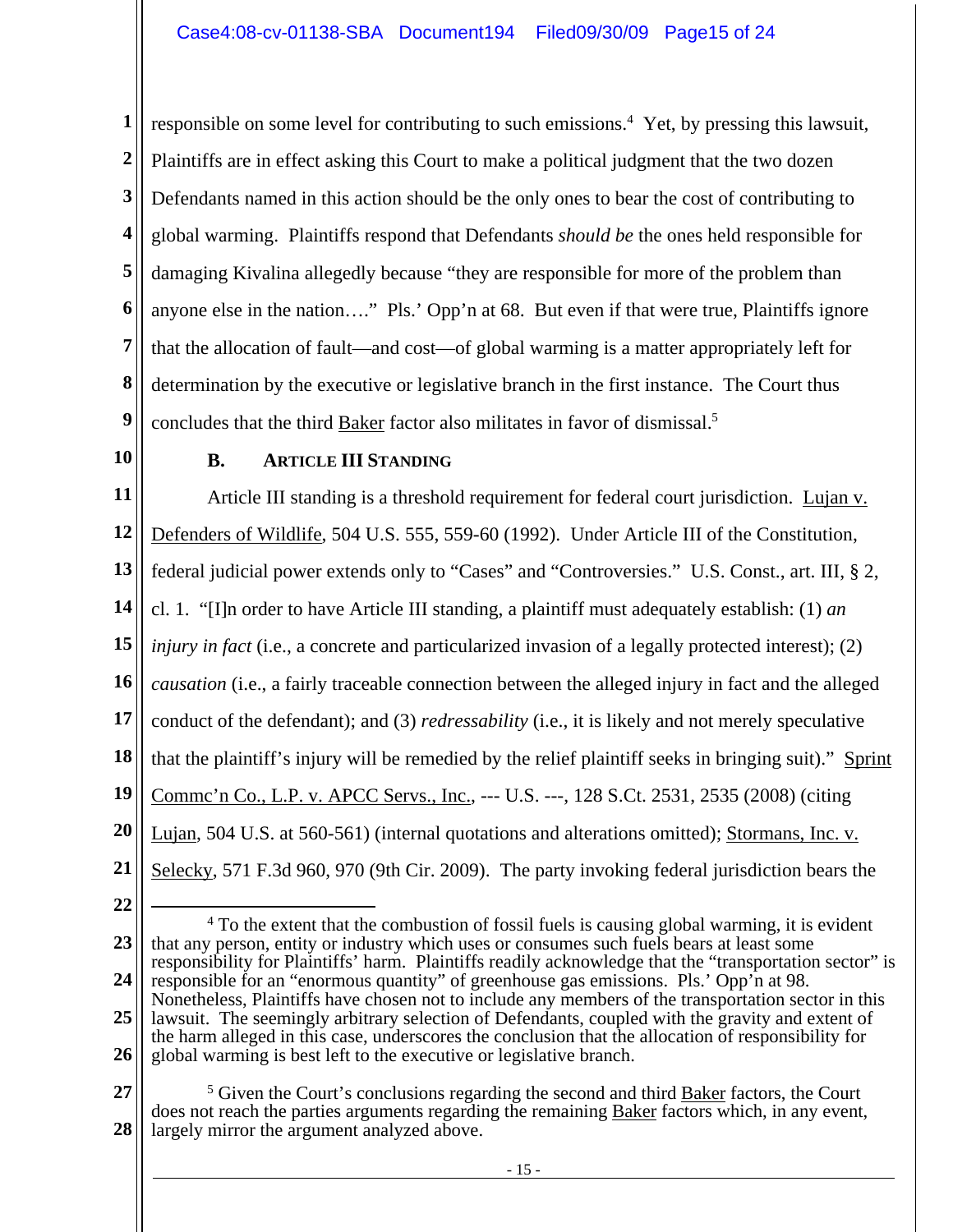**1 2**  burden of establishing these elements which are the "irreducible constitutional minimum" requirements of standing. Lujan, 504 U.S. at 560-61.

**3 4 5 6 7 8 9 10 11 12 13 14**  The standing dispute in this case centers on what the Supreme Court has defined as "the causation requirement" of standing, i.e., fair traceability. Bennett v. Spear, 520 U.S. 154, 167 (1997). "To show causation, the plaintiff must demonstrate a causal connection between the injury and the conduct complained of—the injury has to be fairly traceable to the challenged action of the defendant, and not the result of the independent action of some third party not before the court." Salmon Spawning & Recovery Alliance v. Gutierrez, 545 F.3d 1220, 1227 (9th Cir. 2008); Ecological Rights Found. v. Pacific Lumber Co., 230 F.3d 1141, 1152 (9th Cir. 2000). "Although the "traceability" of a plaintiff's harm to the defendant's actions need not rise to the level of proximate causation, Article III *does* require proof of a substantial likelihood that the defendant's conduct caused plaintiff's injury in fact." Habecker v. Town of Estes Park, Colo., 518 F.3d 1217, 1225 (10th Cir. 2008) (citations and internal quotations omitted and emphasis added).

**15** 

# **1. Contribution to the Injury**

**16 17 18 19 20 21 22 23 24 25 26 27**  Plaintiffs concede they are unable to trace their alleged injuries to any particular Defendant but instead claim that they need not do so. According to Plaintiffs, for purposes of establishing standing, they need only allege that Defendants "contributed" to their injuries. Pls.' Opp'n at 97-98. Their "contribution" approach to Article III causation derives from cases involving claims brought under the Clean Water Act, such as P.I.R.G. v. Powell Duffryn Terminals, Inc., 913 F.2d 64, 72 (3d Cir. 1990) (Powell Duffryn). In that case, a public interest group and others brought a citizen suit under the Clean Water Act accusing the defendant of violating its discharge permit by discharging industrial waste into a local waterway. In its motion for summary judgment, Defendant argued that plaintiff could not establish to "a reasonable scientific certainty" that defendant's operations harmed the waterway. Id. at 71-72. The district court denied summary judgment on the ground that defendant's violation of the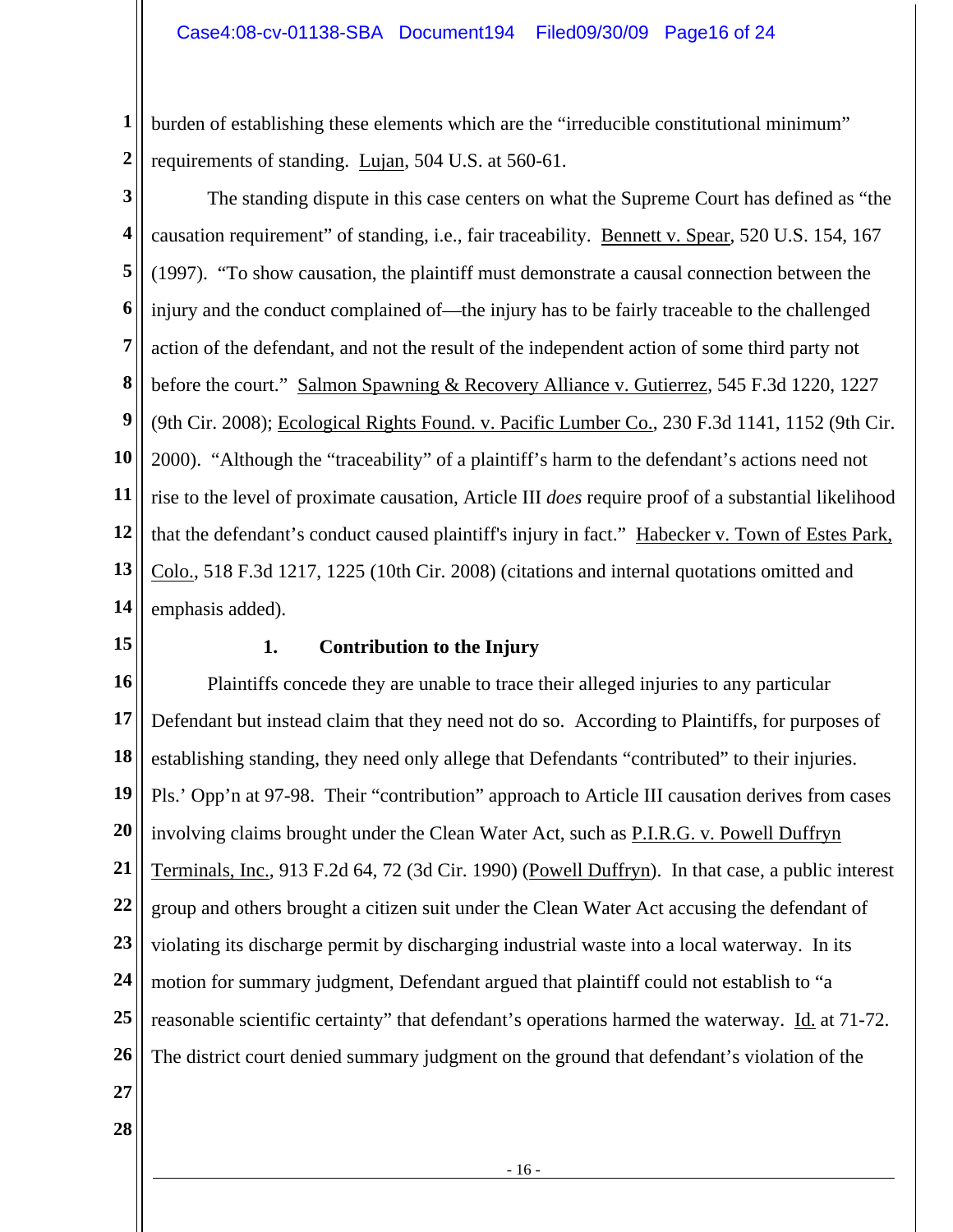**1 2**  discharge permits, standing alone, was sufficient to demonstrate that plaintiff's injury was fairly traceable to defendant's conduct.  $\underline{Id.}^6$ 

**3 4 5 6 7 8 9 10 11 12 13 14 15 16 17 18 19**  On appeal, the Fourth Circuit agreed with defendant that "a permit exceedance alone" is insufficient to meet the causation prong of the test for standing, but concluded that there nonetheless were sufficient facts to establish causation. Id. at 72. The court explained: "The requirement that plaintiffs' injuries be 'fairly traceable' to the defendant's conduct does not mean that plaintiffs must show to a scientific certainty that defendant's effluent, and defendant's effluent alone, caused the precise harm suffered by the plaintiffs." Id. According to the court, the "fairly traceable" requirement "is not equivalent to a requirement of tort causation," and as such, the plaintiffs "need only show that there is a '*substantial likelihood*' that defendant's conduct caused plaintiffs' harm." Id. (emphasis added). "In a Clean Water Act case, *this likelihood* may be established by showing that a defendant has 1) discharged some pollutant in concentrations greater than allowed by its permit 2) into a waterway in which the plaintiffs have an interest that is or may be adversely affected by the pollutant and that 3) this pollutant causes or *contributes* to the kinds of injuries alleged by the plaintiffs." Id. (emphasis added). With regard to the last element, the court noted that water pollution cases often involve "several parties discharging into the affected waterway," and as such, "[i]n order to obtain standing, plaintiffs need not sue every discharger in one action, since the pollution of any one may be shown to cause some part of the injury suffered." Id. n.8.

**20 21 22 23**  Subsequently, in Friends of the Earth, Inc. v. Gaston Copper Recycling Corp., 204 F.3d 149 (4th Cir. 2000) (Gaston Copper), the court adopted similar reasoning in holding that various environmental organizations had standing to bring a citizens suit under the Clean Water Act against a smelting operator accused of illegally discharging a variety of pollutants into a

**<sup>25</sup>  26 27 28**  6 The purpose of the Federal Water Pollution Control Act (referred to as the Clean Water Act) is to restore and maintain the nation's waters and to eliminate the discharge of pollutants into waterways. See 33 U.S.C. § 1251(a). Under the Act, corporations may not discharge pollutants into navigable waterways, unless they obtain a National Pollution Discharge Elimination System permit, which limits the amount of effluent (pollution) that may be discharged. See 33 U.S.C. §§ 1311(a), 1342. Compliance with the terms and conditions of the permit constitutes compliance with the Act. Id.  $\S$  1342(k).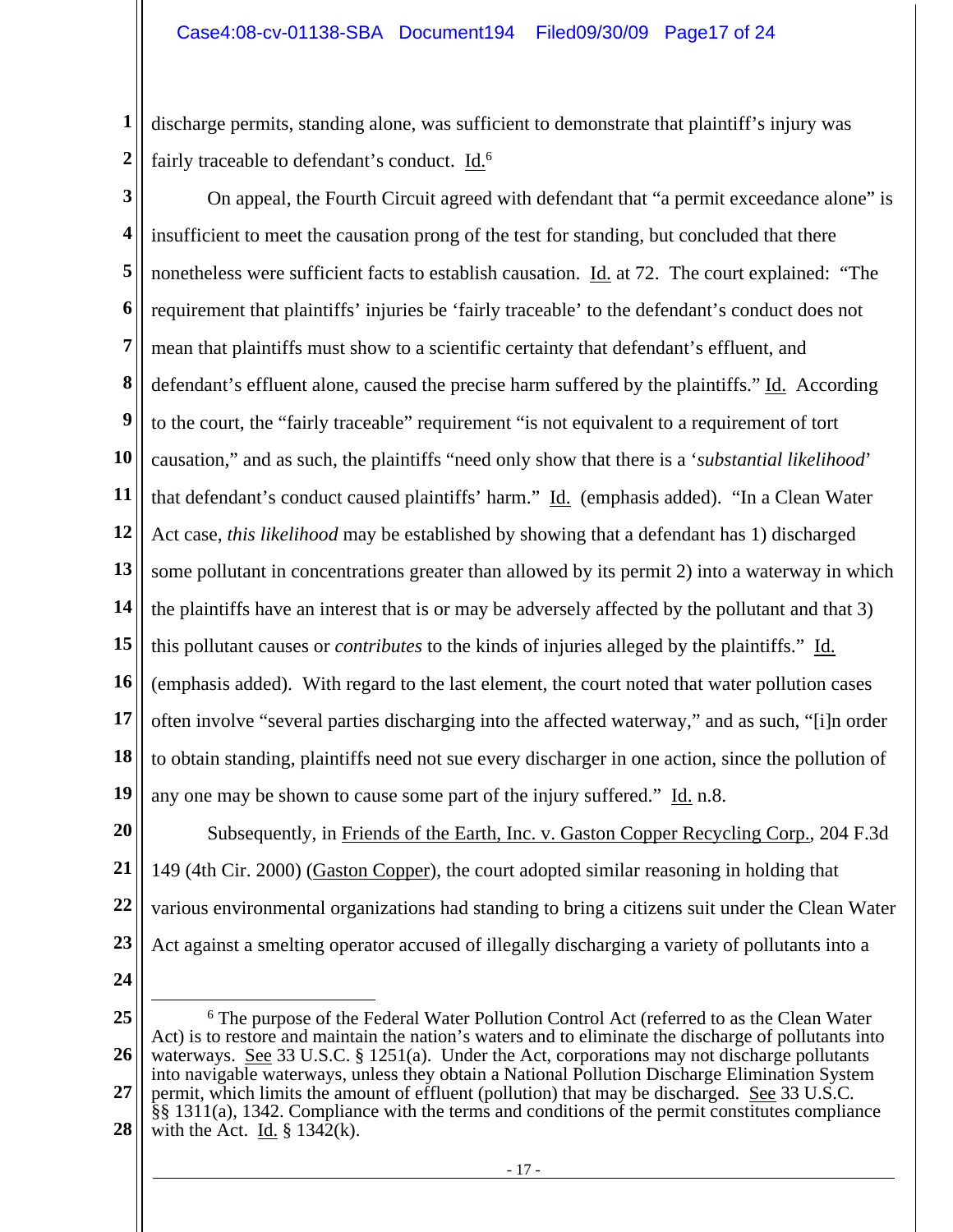**1 2 3 4 5 6 7 8 9 10 11 12 13 14**  South Carolina waterway. The district court had dismissed the case on the ground that plaintiffs failed to present evidence showing that the chemical content of the waterways were affected by the defendant's facility or that plaintiffs were negatively affected by the defendants' conduct. Id. at 159. In reversing the district court, the court of appeal rejected the suggestion that it must be shown to a "scientific certainty" that defendant's act of discharging effluent beyond the scope of its permit caused the precise harm suffered by the plaintiffs. Id. at 161. "Rather than pinpointing the origins of particular molecules, a plaintiff must merely show that a defendant discharges a pollutant that causes or contributes to the kinds of injuries alleged." Id. "Where a plaintiff has pointed to a polluting source as the *seed of his injury*, and the owner of the polluting source has supplied no alternative culprit, the 'fairly traceable' requirement can be said to be fairly met." Id. at 162 (emphasis added). However, the court also cautioned that to be "fairly traceable," the plaintiff must lie in the "discharge zone of a polluter" and not "so far downstream that their injuries cannot be fairly traced to that defendant." Id.

**15 16 17 18 19 20 21 22 23 24 25 26 27 28**  In contrast to Powell Duffryn and Gaston Copper, the Fifth Circuit in Tex. Indep. Producers rejected, in part, an action brought by the Natural Resources Defense Council (NRDC) seeking to challenge proposed regulations promulgated by the EPA as violative of the Clean Water Act. Citing Gaston Copper, the court noted the now well-established principle that the plaintiff need not establish a nexus between the defendants' discharge of pollutants and plaintiffs' injury with "scientific certainty." Tex. Indep. Producers, 410 F.3d at 973. At the same time, the court recognized that the "contribution" approach to standing is dependent upon the plaintiffs' ability to plead and prove the defendant's "'polluting source as the seed of his injury, and [that] the owner of the polluting source has supplied no alternative culprit...'" Id. at 974 (quoting in part Gaston Copper, 204 F.3d at 162). Ultimately, the court held that the NRDC had failed to show that defendants were the "seed" of its injury, finding the "existing polluted condition" of at least three of the water bodies involved that had previously resulted from the discharge of raw billions of gallons of raw sewage from various sources flowing into those rivers annually. Id.

- 18 -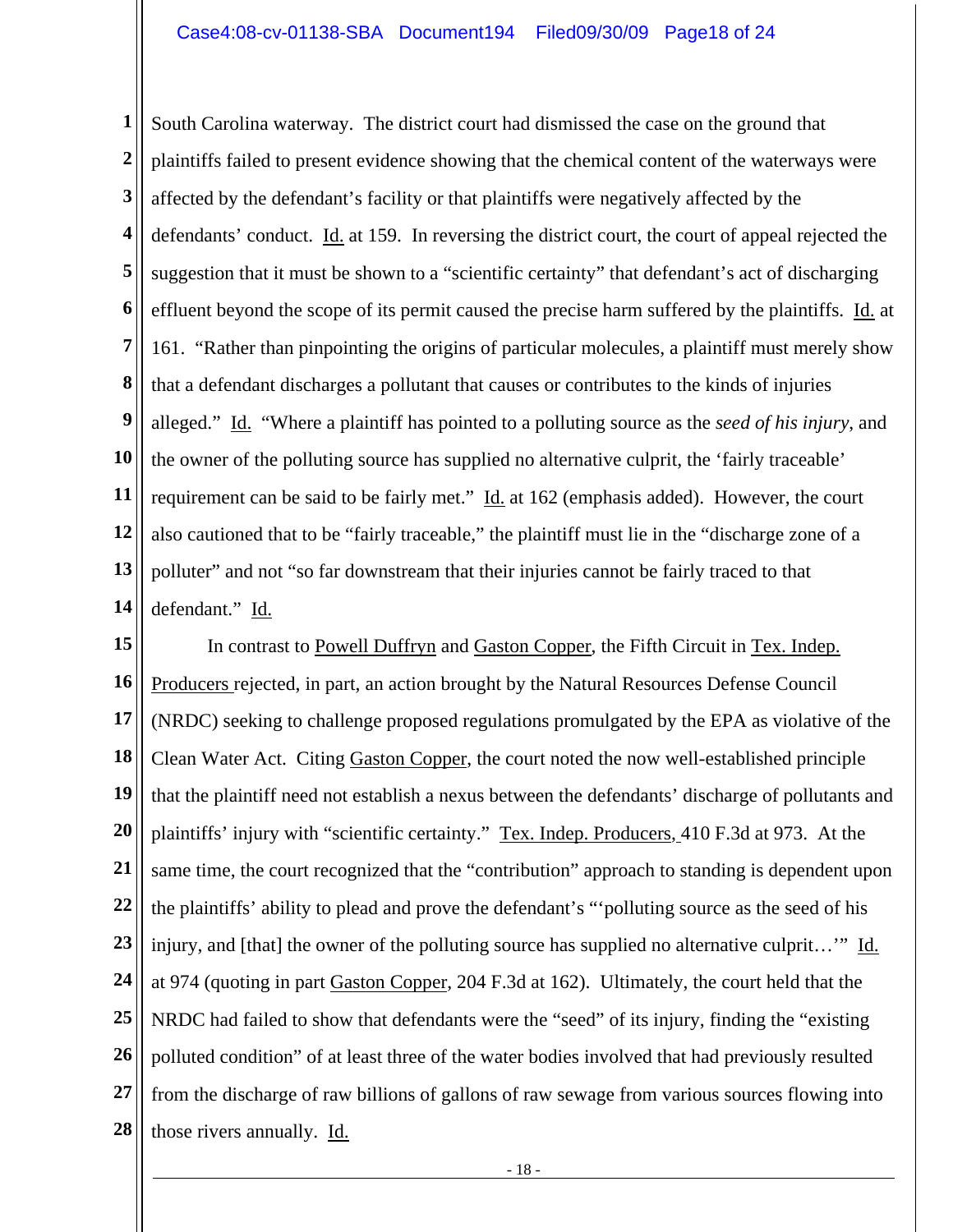**1 2 3 4 5 6 7 8 9 10 11 12 13 14 15 16 17 18 19 20 21 22 23**  Here, Plaintiffs acknowledge that the contribution principles upon which they rely have arisen in the context of Clean Water Act cases, but insist that "there is no reason to assume that the presence of a statutory scheme in those cases limits the rule that plaintiffs need only show contribution in CWA actions alone." Pls.' Opp'n at 98. The Court disagrees. There is a critical distinction between a statutory water pollution claim versus a common law nuisance claim. Under the Clean Water Act, the amount of effluent that may be legally discharged is strictly regulated "to protect the designated uses of the receiving waterways." Gaston Copper, 204 F.3d at 157. Thus, where the plaintiff shows that a defendant's discharge *exceeds* Congressionally-prescribed federal limits, it is presumed for purposes of standing that "there is a 'substantial likelihood' that defendant's conduct caused plaintiffs' harm," even if other parties have also made similar discharges. Id. at 72-73. Only then is it permissible for the plaintiff to rely on the notion that the defendant "contributed" to plaintiff's injury on the ground that it may not be possible to trace the injury to a particular entity. Sierra Club, Lone Star Chapter v. Cedar Point Oil Co. Inc., 73 F.3d 546, 558 (5th Cir. 1996) ("Given the number of entities discharging chemicals into Galveston Bay, it would be virtually impossible for any of Sierra Club's members to trace his injuries to Cedar Point's discharge in particular."). In contrast, there are no federal standards limiting the discharge of greenhouse gases. As a result, no presumption arises that there is a substantial likelihood that any defendant's conduct harmed plaintiffs. Without that presumption, and especially given the extremely attenuated causation scenario alleged in Plaintiffs' Complaint, is it entirely irrelevant whether any defendant "contributed" to the harm because a discharge, standing alone, is insufficient to establish injury. See Texas Indep. Producers, 410 F.3d at 974 ("[e]stablishing a discharge does not also establish an injury.").<sup>7</sup>

<sup>- 19 -</sup>  **25 26 27 28**  <sup>7</sup> In <u>AEP</u>, the court noted that the contribution prong of the Powell Duffryn test is not dependent upon a showing that the discharge exceeded any federal limits because no such limits exist as to carbon dioxide emissions. 2009 WL 2996729 at \*29. This reasoning is circular. Powell Duffryn held that to show fair traceability, the plaintiff must show a "substantial likelihood" that defendant's conduct caused plaintiff's injury. The tripartite test articulated in <u>Powell Duffryn</u> to demonstrate the requisite "substantial likelihood" is stated in the conjunctive, not the disjunctive as concluded by the AEP court. C.f., Gaston Copper, 204 F.3d at 162 (finding that plaintiff had met the Powell Duffyrn test by showing that defendant exceeded its discharge permit limits and that the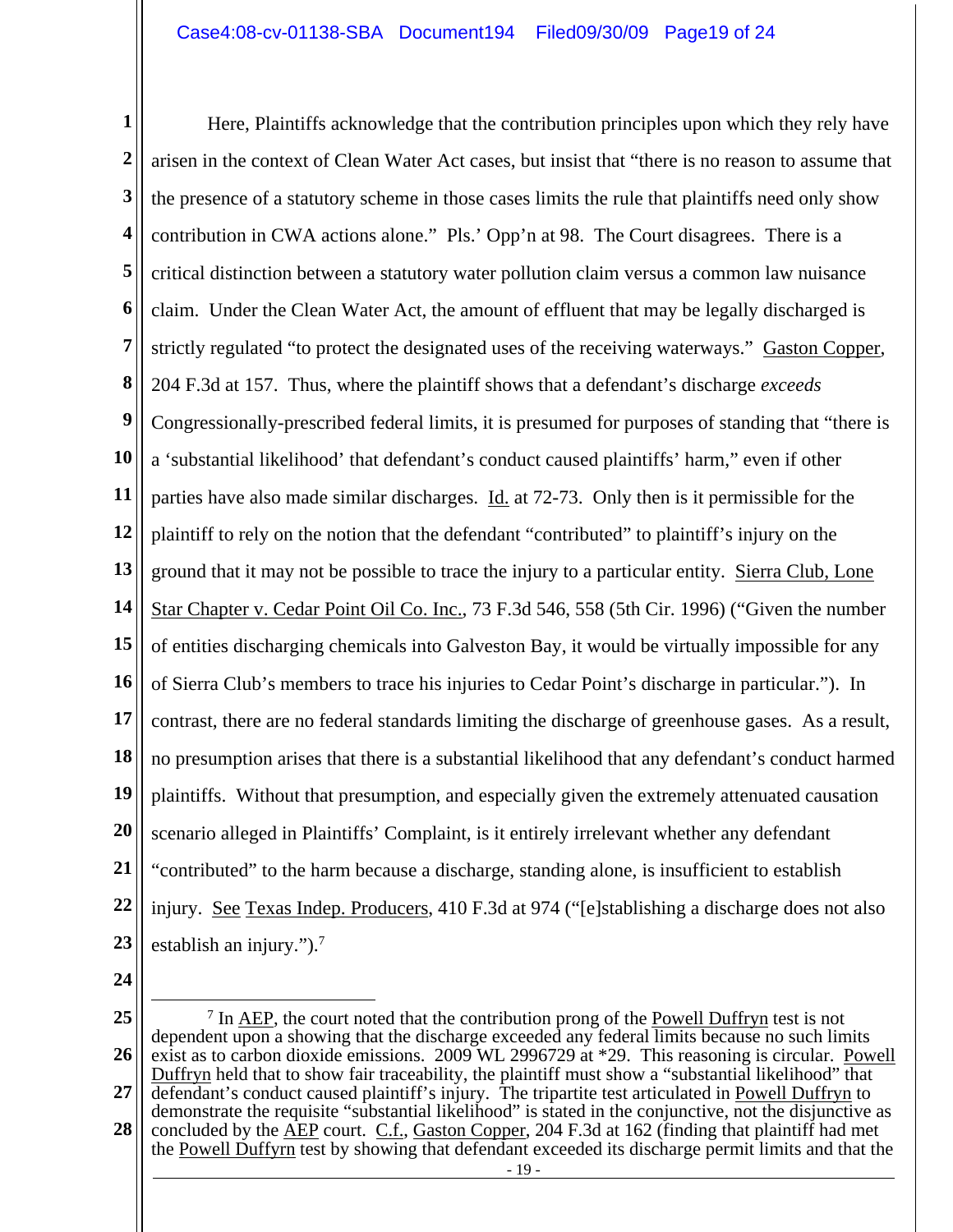**1** 

# **2. "Seed" of the Injury**

**2 3 4 5 6 7 8 9 10 11 12 13 14**  Even if the contribution theory were applicable outside the context of a statutory water pollution claim, it is simply is inapposite where, as here, Plaintiffs have not alleged that the "seed" of their injury can be traced to any of the Defendants. See Texas Indep. Producers, 410 F.3d at 974; Gaston Copper, 204 F.3d at 162. Plaintiffs allege that the genesis of the global warming phenomenon dates back centuries and is a result of the emission of greenhouse gases by a multitude of sources *other than* the Defendants. Compl. ¶¶ 124-25. The Complaint further alleges that the level of atmospheric carbon dioxide, "the most significant greenhouse gas emitted by human activity," has been increasing steadily "since the dawn of the industrial revolution in the 18th century, and more than one-third of the increase has occurred since 1980." Id. Significantly, the source of the greenhouse gases are undifferentiated and cannot be traced to any particular source, let alone defendant, given that they "rapidly mix in the atmosphere" and "inevitably merge[] with the accumulation of emissions in California and the rest of the world." Id. ¶¶ 254, 10.

**15 16 17 18 19 20 21 22 23 24 25 26**  In view of the Plaintiffs' allegations as to the undifferentiated nature of greenhouse gas emissions from all global sources and their worldwide accumulation over long periods of time, the pleadings makes clear that there is no realistic possibility of tracing any particular alleged effect of global warming to any particular emissions by any specific person, entity, group at any particular point in time. See Pls.' Opp'n at 105. Plaintiffs essentially concede that the genesis of global warming is attributable to numerous entities which individually and cumulatively over the span of centuries created the effects they now are experiencing. Even accepting the allegations of the Complaint as true and construing them in the light most favorable to Plaintiffs, it is not plausible to state which emissions—emitted by whom and at what time in the last several centuries and at what place in the world—"caused" Plaintiffs' alleged global warming related injuries. Thus, Plaintiffs have not and cannot show that

**<sup>27</sup>  28**   $\overline{a}$ waterway in dispute was within the range of the discharge). As such, it is illogical to conclude that the mere contribution of greenhouse gases into the atmosphere is sufficient to establish that a plaintiff's injury is fairly traceable to a defendant's conduct.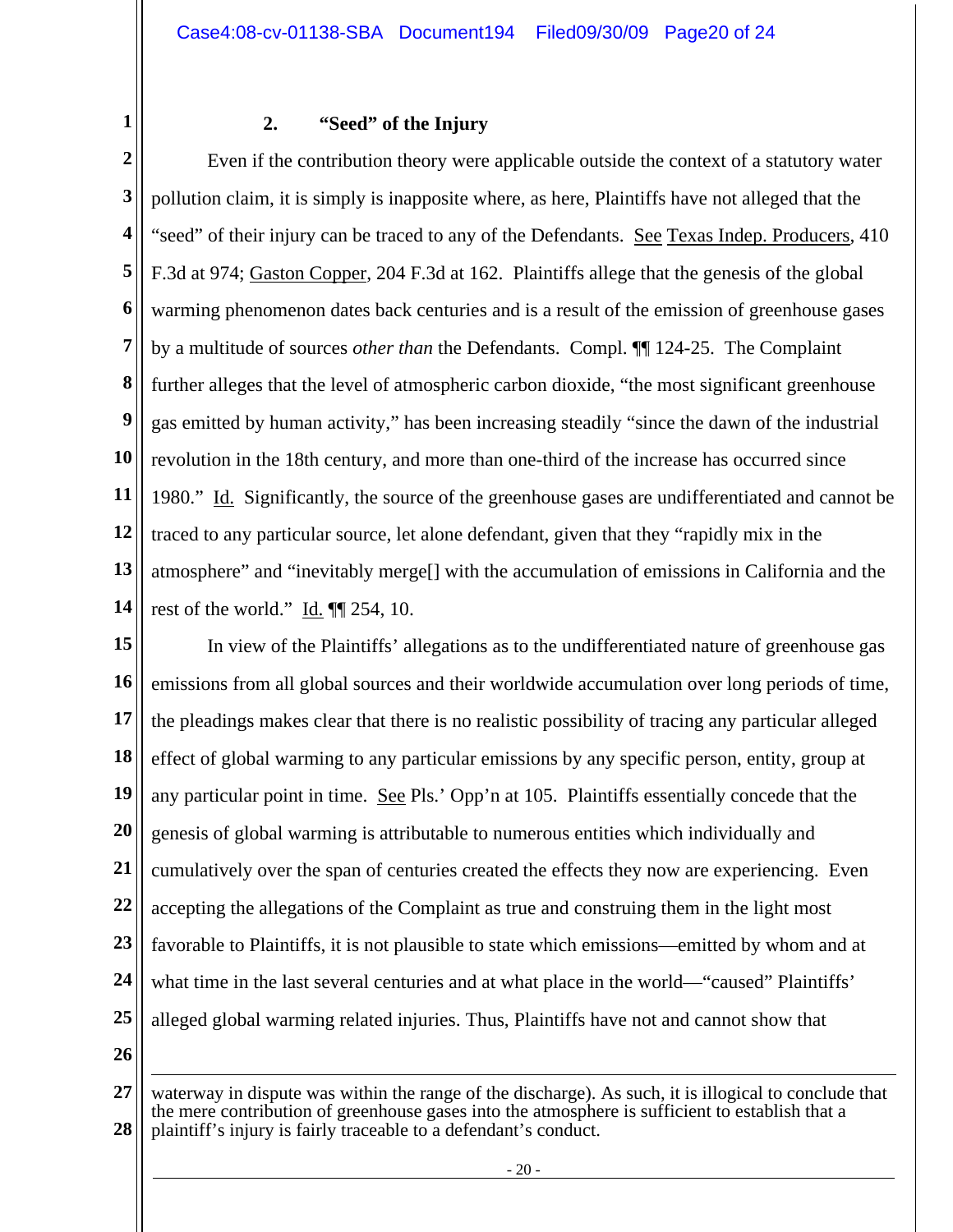**1 2 3**  Defendants' conduct is the "seed of [their] injury." To the contrary, there are, in fact, a multitude of "alternative culprit[s]" allegedly responsible for the various chain of events allegedly leading to the erosion of Kivalina. See Texas Indep. Producers, 410 F.3d at 974.

**4** 

# **3. Zone of Discharge**

**5 6 7 8 9 10 11 12 13 14 15 16 17 18**  The above notwithstanding, the **Powell Duffryn** test simply has no application in this case given the remoteness of the injury claim. "[T]o satisfy the 'fairly traceable' causation requirement, there must be a distinction between 'the plaintiffs who lie within the discharge zone of a polluter and those who are so far downstream that their injuries cannot fairly be traced to that defendant." Id. at 973 (quoting in part Gaston Copper, 204 F.3d at 162); Friends of the Earth, Inc. v. Crown Cent. Petroleum Corp., 95 F.3d 358, 361 (5th Cir. 1996) ("some 'waterways' covered by the CWA may be so large that plaintiffs should rightfully demonstrate a more specific geographic or other causative nexus in order to satisfy the 'fairly traceable' element of standing."). Thus, for example, an eighteen mile distance between the point of discharge and the area of plaintiff's use of the body of water would be considered "too large to infer causation." Id. (citation omitted). Likewise, in Texas Indep. Producers, the Fifth Circuit held that "where the specific water bodies used by NRDC members run a great distance [i.e., hundreds of miles], ... discharges in those water bodies [are] insufficient to establish the discharges are within the zone to infer causation." 410 F.3d at 973.

**19 20 21 22 23 24 25 26 27**  Here, the allegations of the Complaint demonstrate that Plaintiffs are not within the zone of discharge. This is not an instance in which Plaintiffs' use of their property is negatively impacted affected by virtue of their proximity to the discharge, similar to discharges of effluent into waterways. Indeed, Plaintiffs concede that "[i]t would be *impossible* to trace the pathway of any particular greenhouse gas emission, as each combines in the atmosphere with other emissions, to create the effects described in plaintiffs' Complaint." Pls.' Opp'n at 105 (emphasis added). Plaintiffs' only response is that the relevant geographical area should be "the entire world, given the inherent nature of global warming." Pls.' Opp'n at 98. That reasoning, however, suggests that every inhabitant on this Earth is within the zone of discharge,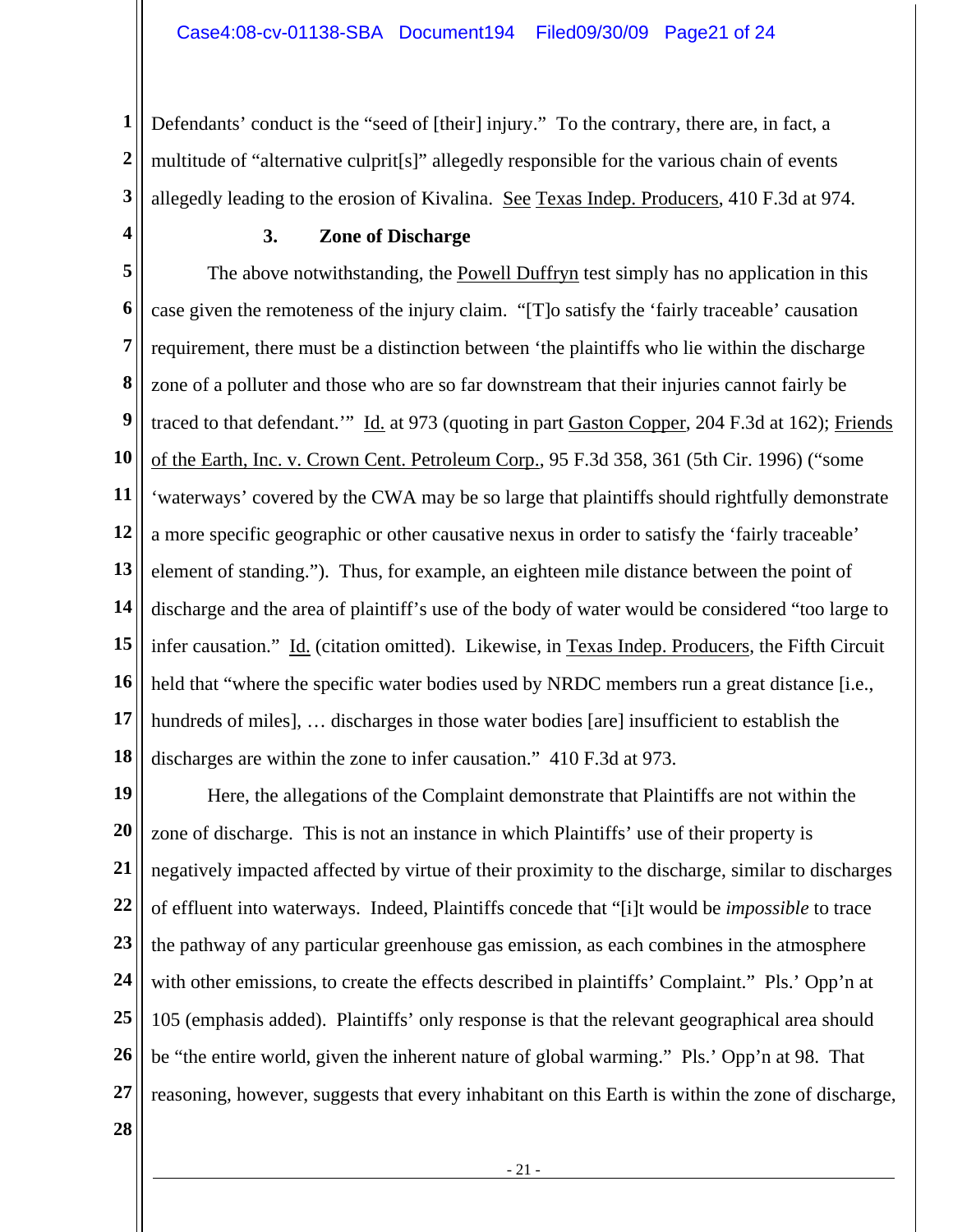**1 2**  thereby effectively eliminating the issue of geographic proximity in any case involving harms caused by global warming.

**3** 

**4 5 6 7 8 9 10 11 12 13 14 15 16 17**  The tenuousness of Plaintiffs' standing is further exemplified by their theory of causation. Unlike water pollution cases in which the discharges of effluent in excess of the permitted amount are deemed harmful, Plaintiffs' arguments depend on an attenuated sequence of events that purportedly follow from the Defendants' alleged "excessive" discharge of greenhouse gases. Id. ¶ 4, 123-125, 127, 130, 131. As succinctly stated by the Supreme Court in Allen v. Wright, "The links in the chain of causation between the challenged … conduct and the asserted injury are far too weak for the chain as a whole to sustain [Plaintiffs'] standing." 468 U.S. 737, 759 (1984). That observation is especially apropos in the instant case where the Plaintiffs' claim for damages is dependent on a series of events far removed both in space and time from the Defendants' alleged discharge of greenhouse gases. See Center for Biological Diversity v. U.S. Dept. of Interior, 563 F.3d 466, 478 (D.C. Cir. 2009) (causal link between government approval of offshore leases for gas and oil development and climate change was "too tenuous" to demonstrate standing); c.f., Benefiel v. Exxon Corp., 959 F.2d 805, 807 (9th Cir. 1992) (holding that the aftereffects of a massive oil spill were too remote to establish causation for increased gasoline prices).

**18** 

### **C. SPECIAL SOLITUDE**

**19 20 21 22 23 24 25 26 27 28**  Finally, Plaintiffs contend that they are entitled to relaxed standing requirements based upon the "special solitude" generally afforded to sovereigns. Pls.' Opp'n at 106-109. This argument derives from Massachusetts v. EPA, 549 U.S. 497 (2007), a case where the State of Massachusetts along with private environmental organizations filed a rulemaking petition requesting the EPA to regulate carbon dioxide emissions from new motor vehicles. Id. at 518. In finding that plaintiffs had standing, the Supreme Court acknowledged "the special position and interest of Massachusetts" and noted that it "is of considerable relevance that the party seeking review here is a sovereign State and not ... a private individual." Id. at 518. The Court explained that "[w]hen a State enters the Union, it surrenders certain sovereign prerogatives," such as those relating to "exercise of its police powers to reduce in-state motor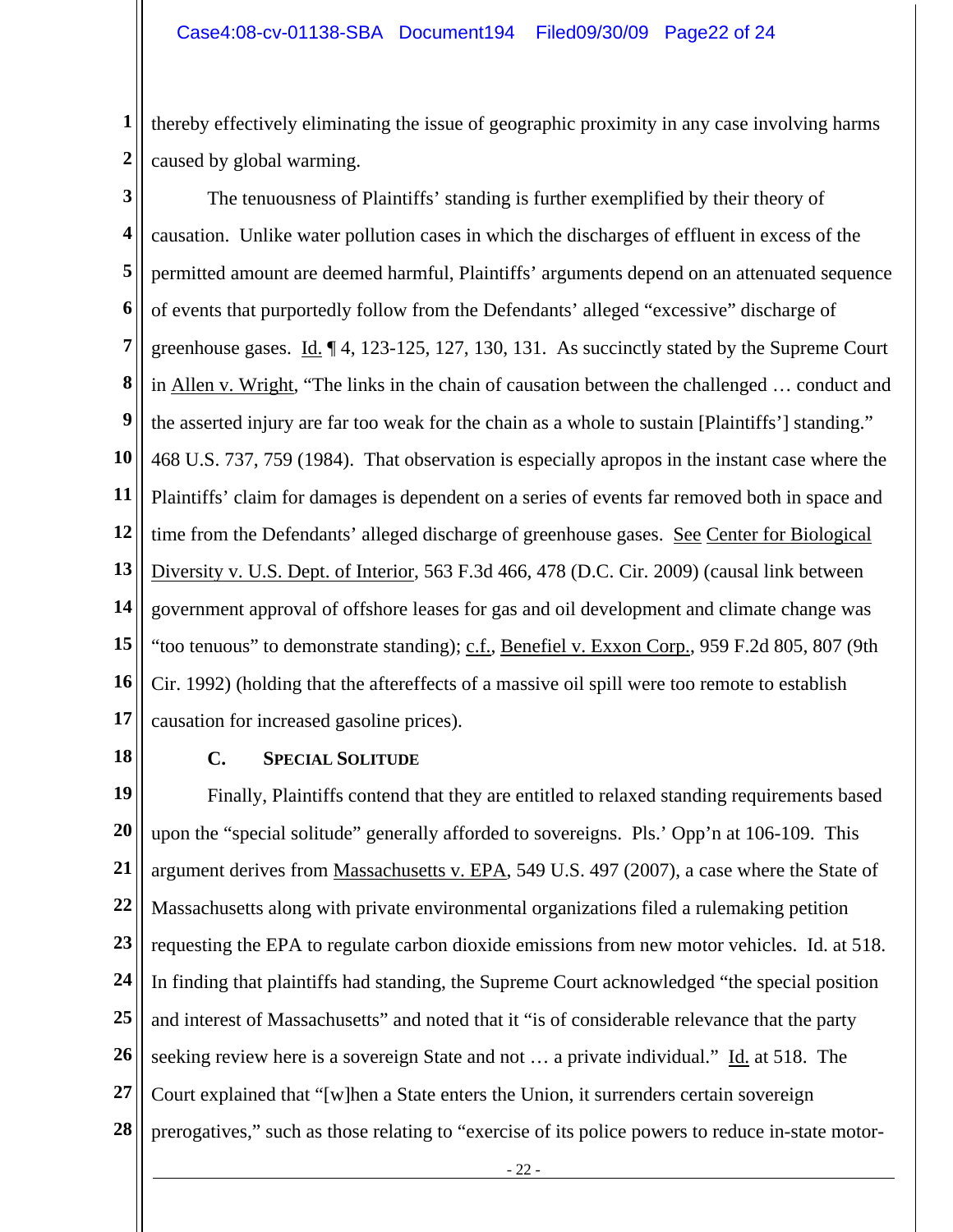**1 2 3 4 5 6 7**  vehicle emissions...." Id. at 519. Such "sovereign prerogatives," the Court noted, are now vested in the federal government, which has charged the EPA with the responsibility of protecting states by prescribing standards applicable to motor vehicle pollution. Id. at 519-520. States, nonetheless, retain the procedural right to challenge rulemaking by the EPA "as arbitrary and capricious." Id. at 520. The Supreme Court concluded that "[g]iven that procedural right and Massachusetts' stake in protecting its quasi-sovereign interests, the Commonwealth is entitled to special solicitude in our standing analysis." Id.

**8 9 10 11 12 13 14 15 16 17 18 19**  Plaintiffs are not entitled to any "special solitude" under the circumstances presented. Unlike Massachusetts, Plaintiffs are not seeking to enforce any procedural rights concerning an agency's rulemaking authority. Rather, Plaintiffs claim is one for damages directed against a variety of private entities. Nor may Plaintiffs rely on the "quasi sovereign interests" referenced by the Supreme Court. The special solitude recognized by the Court is predicated on the rights *a State* relinquishes to the federal government when it "enters the Union." Id. at 519. This rationale does not apply to Plaintiffs, which did not surrender its sovereignty as the price for acceding to the Union. Even if the special solitude mentioned in Massachusetts applied to Plaintiffs, they still would lack standing. As discussed above, Plaintiffs lack standing on the basis of the political question doctrine and based on their inability to establish causation under Article III. Even a relaxed application of the requisite standing requirements would not overcome these fatal flaws in Plaintiffs' case.

**20** 

### **D. SUPPLEMENTAL STATE LAW CLAIMS**

**21 22 23 24 25 26 27**  Aside from their first claim for common law nuisance, all of Plaintiffs' remaining claims are based upon state law. A district court may decline to exercise supplemental jurisdiction over a claim if it has dismissed all claims over which it has original jurisdiction. 28 U.S.C. § 1367(c)(3); Imagineering, Inc. v. Kiewit Pacific Co., 976 F.2d 1303, 1309 (9th Cir. 1992). Therefore, the Court declines to assert supplemental jurisdiction over the remaining state law claims which are dismissed without prejudice to their presentation in a state court action.